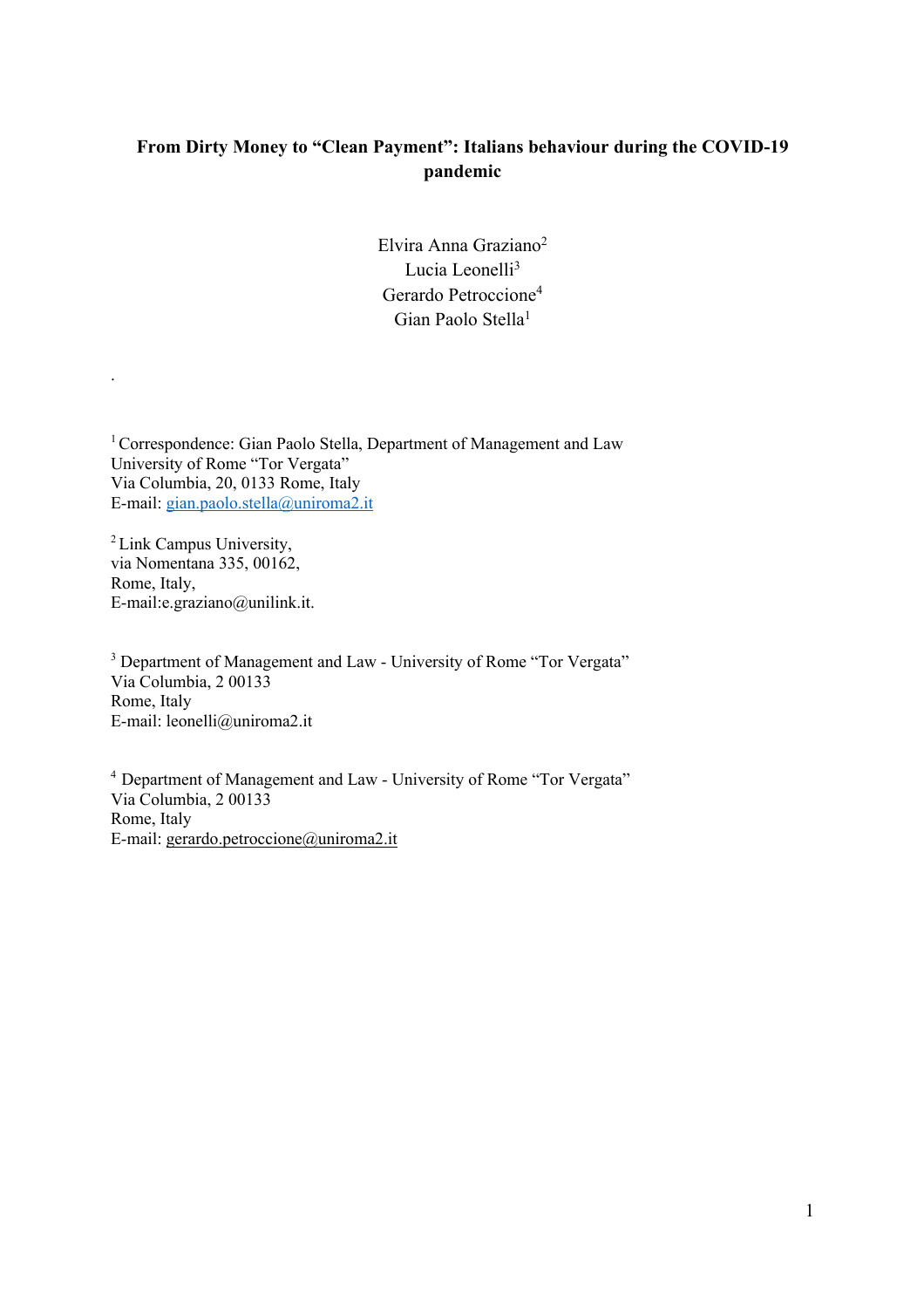# **From Dirty Money to "Clean Payment": Italians behaviour during the COVID-19 pandemic**

With the fear of the transmission mechanism of COVID-19 and the generalised lockdown due to the pandemic scenario, m-payment and contactless payments are taking the place of cash, grabbing more attention thanks as well to the greater coverage of mobile devices and new technologies. The purpose of this paper is to explore the relationships between Italian financial literacy and the adoption of mobile/electronic payments during COVID-19 pandemic in Italy. Data for the study were collected through an online survey of a representative sample of 2,872 users in the Italian context. Structural equation modelling (SEM) was used to verify the validity of the variables and the relationships among them. The results show that fear of COVID-19 and lockdown purchase behaviour are positively and significantly related with the preference for m-payment, while financial literacy and proliferation of mobile devices seem not to be related with the use of m-payment in the lockdown period.

**Keywords**: Mobile Payment, Payment behavior, Cashless Payment, COVID-19, SEM.

**JEL codes: D12, D14, E42, G53**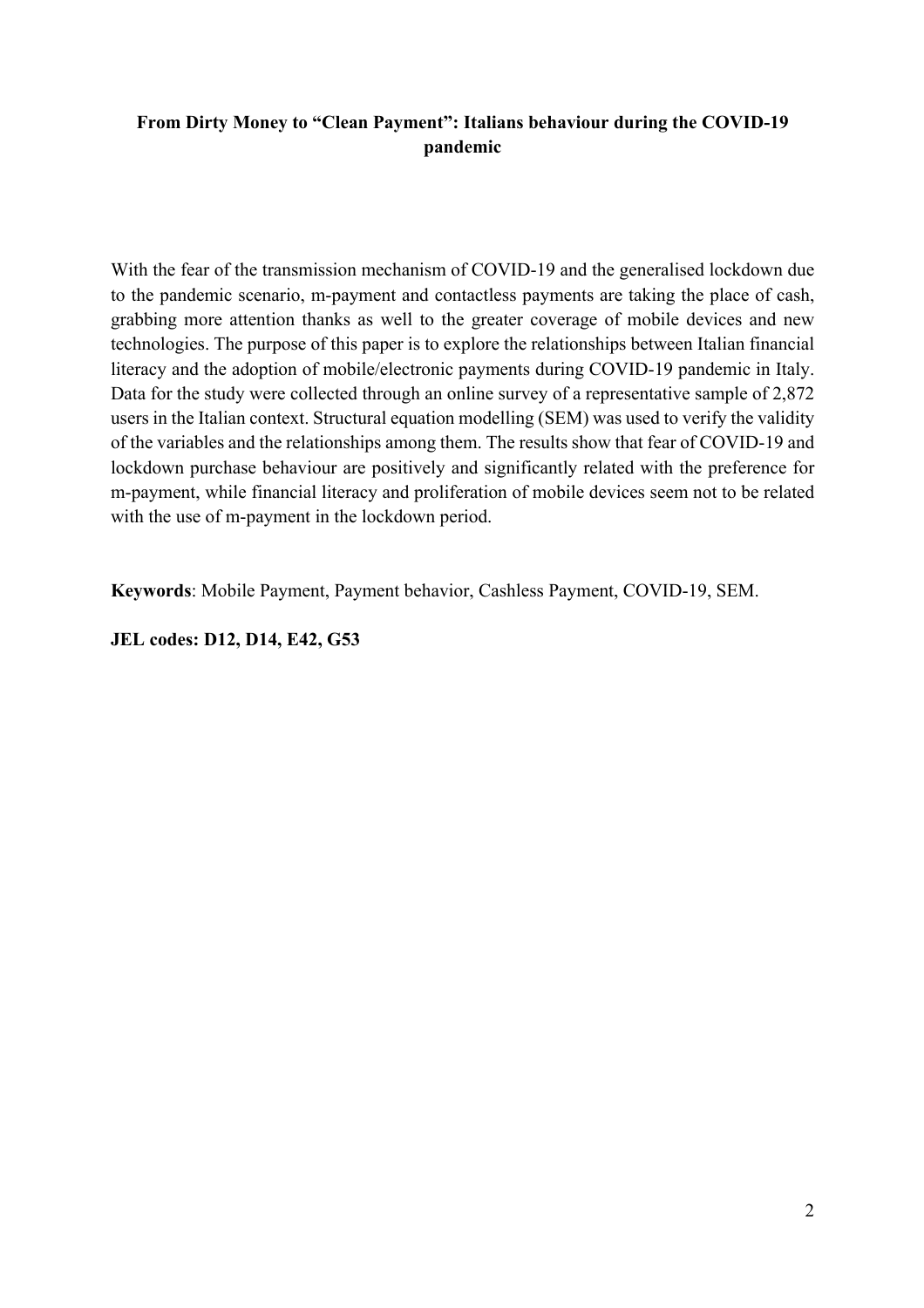#### **1. Introduction**

The retail payments sector is the subject of constant attention, as it is an innovation transmission engine capable of bringing concrete benefits to those who use its services. The recent evolution is also the result of the fruitful relationship between innovation and technology and of the regulatory interventions that have favoured safety and transparency.

The literature has shown the importance of the benefits of a greater diffusion of alternative payment services to cash (Arvidsson, 2014; Dimitriadis et al., 2018; Flavian et al., 2020), which can be appreciated on different levels. On a general level, the advantages can be attributed to the traceability of payment transactions, the emergence of evasion and the containment of criminal behaviour. Furthermore, cash reduction generates resource savings: a survey that examined the social cost of payments in the 2009-2016 period revealed that cash is the most expensive instrument on average per transaction (Bank of Italy, 2020).

In particular, regarding Italy, the spread of alternative payment services to cash has grown over the years but remains rather low when compared with other countries in the Euro area (Bank of Italy, 2020).

Over the past year, following the COVID-19 pandemic and the dramatic events that followed, there has been a sharp change in lifestyles, consumer behaviour and habits in general (Ardizzi et al., 2020). The increase of smartphone and internet users along with constriction within their own homes, opens the opportunity for mobile payment.

Several factors have affected cash payment habits, favouring the increase in the need for remote payments and contactless payments at the point of sale, despite the weak knowledge in financial matters and the scarce digital skills.

Following the circulation of the Coronavirus, many individuals have in fact been afraid of being able contracting the virus through the exchange of banknotes and coins or by handing their card for payment to a person potentially capable of contaminating it. Although the studies on the topic of money as a vehicle for the transmission and spread of the virus are conflicting (Auer et al., 2020; Cevik, 2020; Husain et al., 2020; Kakushadze and Liew, 2020; Panetta, 2020), fear generates a greater propensity towards the use of payment instruments that do not expose the user in situations considered to be dangerous (Ardizzi et al., 2020). Contactless card transactions grew from 35 percent to 55 percent during the lockdown (Perrazzelli, 2021). Furthermore, during the lockdown, the accessibility of cash through withdrawal at the branch was reduced in terms of days and hours. Cash remains the most used tool for transactions in which there is physical presence at the point of sale, but its impact on overall payments is decreasing (Panetta, 2020).

With these premises, the aim of this study is to examine how the fear of contagion changes the payment habits of Italians. How much are the different conditions generated by the fear of contagion and the different relationship with technology able to change the needs and trust of Italians towards mobile payments by increasing the use of apps and contactless payment cards? Furthermore, once the individual decides to give up cash, is he able to choose, based on his degree of financial literacy, the service, the subject of the offer and the contact channel most efficient and comfortable for him to carry out the payment?

The contribution of this research is manifold. Firstly, this paper contributes to the marketing and finance literature advancing the knowledge on the link between emotions, consumers'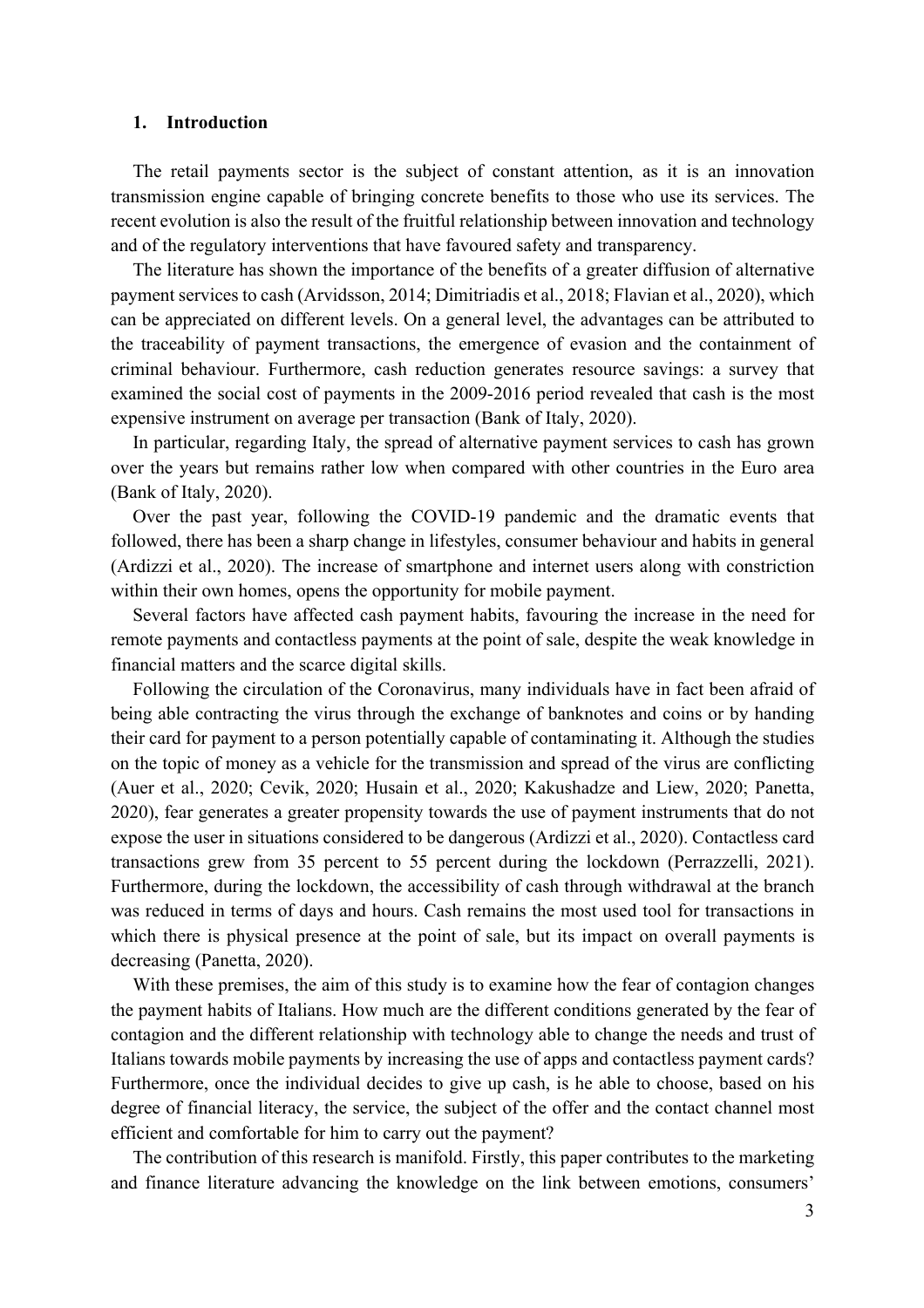behaviour and mobile payment adoption. Secondly, from a managerial point of view, the new payment habits of Italians push banks and financial operators to innovate their payment services. Thirdly, the study is relevant in demonstrating that the growth of the use of non-cash payment services in Italy increases the ability of banks and operators to obtain free information from their customers, allowing them to be better profiled in order to design solutions for financial payment in line with their needs.

#### **2. Literature review**

### *2.1 COVID-19 and payment behaviour*

Money is literally dirty. The passing of money from hand to hand makes it a receptacle for body fluids, germs, viruses and bacteria of all kinds and types, such as methicillin-resistant Staphylococcus aureus, Escherichia coli, Pseudonomnas aeruoginosa and influenza viruses (Abrams and Waterman, 1972; Jenkins, 2001; Maron, 2017; Oyler et al., 1996; Tanglao, 2014; Thomas et al., 2008). A study of Vriesekoop et al. (2016) explores bacterial survival, finding that microbial persistence is greater on banknotes, polymer bills and coins. According to the Pope et al. (2002) study's results, about 94 percent of one-dollar bills are contaminated with pathogenic or potentially pathogenic bacteria, reaching to 100% for currency notes in a particular context, like in Ghana (Tagoe et al., 2009). The literature review conducted by Angelakis et al. (2014) concludes that banknotes retrieved from hospitals may carry antibioticresistant MRSA, while those from food outlets may be tainted with Salmonella and Escherichia coli.

The recent COVID-19 outbreak increases apprehension about handling potentially contaminated cash, putting emphasis on disease transmission through coins and banknotes (Abdillah, 2020; Cevik, 2020; Husain et al., 2020; Kakushadze and Liew, 2020). This virus has temporarily changed the relative cost and benefits of different payment methods: cash has become more costly in terms of health risks, ease of use and likelihood of acceptance, whereas debit card usage has become less costly (Jonker et al., 2020). According to the World Health Organization (WHO), one of the transmission mechanisms of Sars-Cov2 has been coins and paper money passed between a buyer and a seller; it recommends that people wash their hands after coming in contact with banknotes and coins (Pal and Bhadada, 2020). The crucial point is the survival of the Coronavirus on surfaces including cash (Chin et al., 2020; van Doremalen et al., 2020). Taking into consideration the droplets of the virus on banknotes, Chin et al. (2020) find that paper money remains infectious for a period of 4 days. Similarly, Harbourt et al. (2020) analyze the survival of COVID-19 on US banknotes, which are composed of a blend of linen and cotton. Their results show that at a temperature of 40C the virus was detectable for 96 hours on \$1 bills and for 72 hours on \$20 banknotes. According to Riddell et al. (2020), Sars-Cov2 is still detectable on polymer and paper money 28 days after the inoculation. Regarding coins, the survival of the virus may depend on the metal used to mint the coin: according to the results of van Doremalen et al. (2020), this duration appears to range between 8 hours for copper and 48 hours for stainless steel. However, there are still many doubts regarding the transmission of the virus through the hand-to-hand passage of cash. Using two-stage least squares (2SLS), Cevik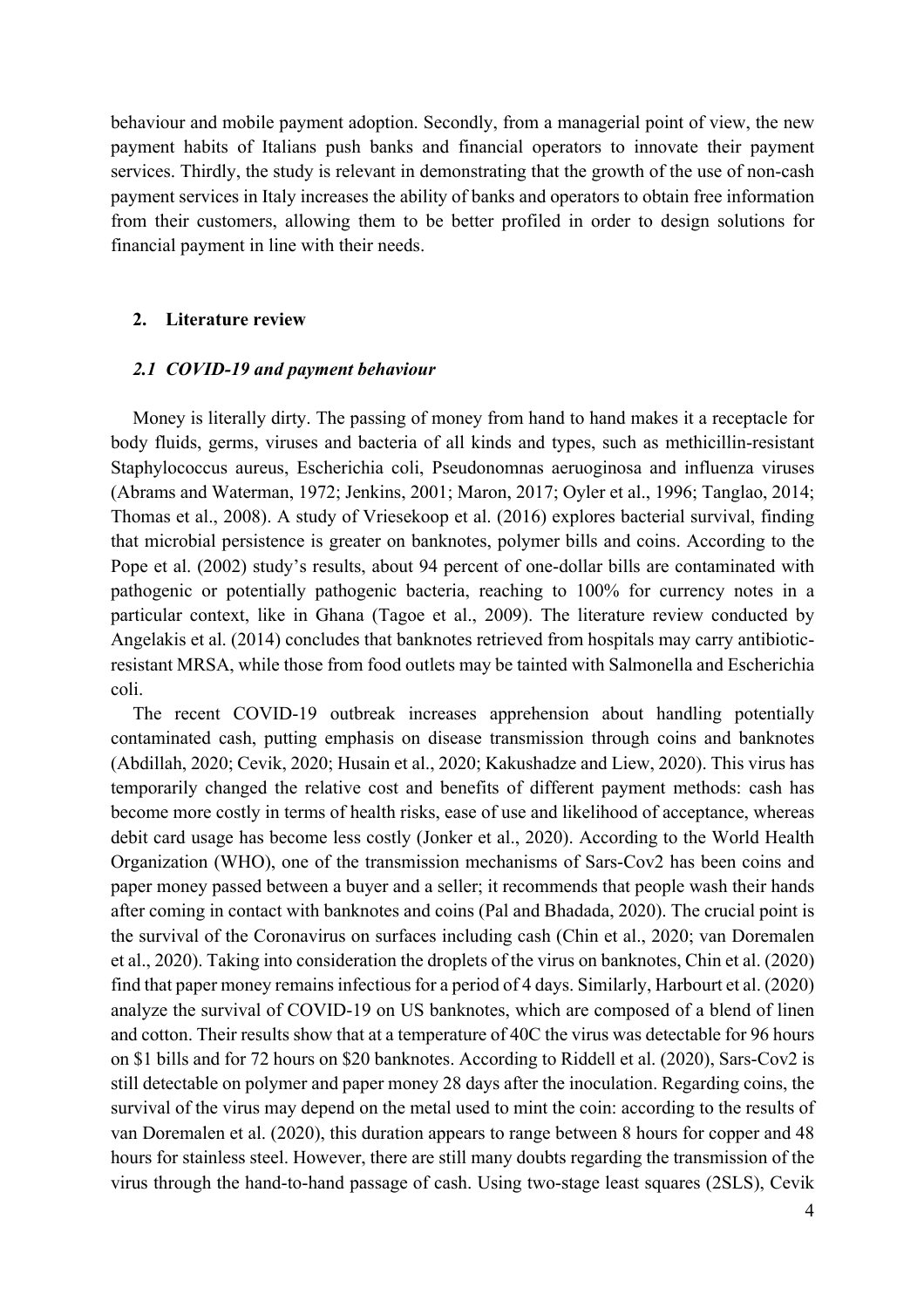(2020) observe that the spread of infectious diseases lowers demand for physical cash, after controlling for macroeconomic, financial, and technological factors. According with the previous literature hypothesis 1 can be formulated as follows: *H1: The fear of COVID-19 infection changes the payment habits of Italians.*

The fear of contracting the virus as well as the lockdown have led to incentive systems related to the use of alternative payment instruments to cash, posing the question of whether these dangers can be avoided by using cashless payments. In order to encourage the use of the latter, during the pandemic the limits and the conditions on contactless payments were increased in many countries (Mastercard, 2020), avoiding the insertion of a pin code for most transactions at the point of sale. Many transactions conducted online or via mobile banking also do not require contact with potentially contaminated surfaces. Consequently, one may argue that changing one's payment behaviours may reduce the risk of infection.

These arguments lead to Hypothesis 1a.

*H1a: Fear of COVID-19 contagion pushes Italians to use non-contact payment tools, such as contactless payment cards and apps, increasing the degree of trust in them.*

The Italian population has always been characterised by an important use of cash, both because it is a widespread belief that in this way it is possible to control and contain spending, and because they show a lack of confidence in alternative payment tools and channels, such as cards and apps (Ardizzi et al., 2020; The European House – Ambrosetti, 2021). The COVID-19 pandemic has accelerated the way how consumers pay: electronic payment instruments have become more attractive relative to cash (Bijlsma et al., 2020; Graf et al., 2021). Actual spending and the willingness to pay are higher when using payment cards relative to cash (Agarwal et al., 2020; Brown et al., 2020; Runnemark et al., 2015; Prelec and Semester, 2001). Furthermore, the habits they develop during periods of restrictions and lockdowns appear to further diminish their appetite for transacting in cash, influencing declared future intentions to move away from cash after the pandemic is over. Life safety is the motivational and protective factor which initiates the cashless payments to safeguard and resist COVID-19 (Husain et al., 2020). Using System Dynamics approach, the Authors finds that the COVID-19 pandemic has caused severe anxiety about currency and the hygiene of things, triggering fear of contagion and perceived resistance to handling cash payments. The use of QR code m-payment in the retailing industry could reduce unnecessary physical interactions between humans and, therefore, increase social distancing to contain the spread of the COVID-19 pandemic, especially in the absence of vaccines and specific treatment (Anderson et al., 2020; Kasab et al., 2020; Yan et al., 2021). According to Hart (2020), the COVID-19 pandemic has created a "new normal" in which everyone is subjected to a certain degree of constraints in life, delivering many changes to consumer payment preferences, as a response to the need to increase social distancing: with QR code m-payment in place, consumers do not need to remain in a panic buying queue that compromises all of them within the same retail store during the next pandemic (Yan et al., 2021).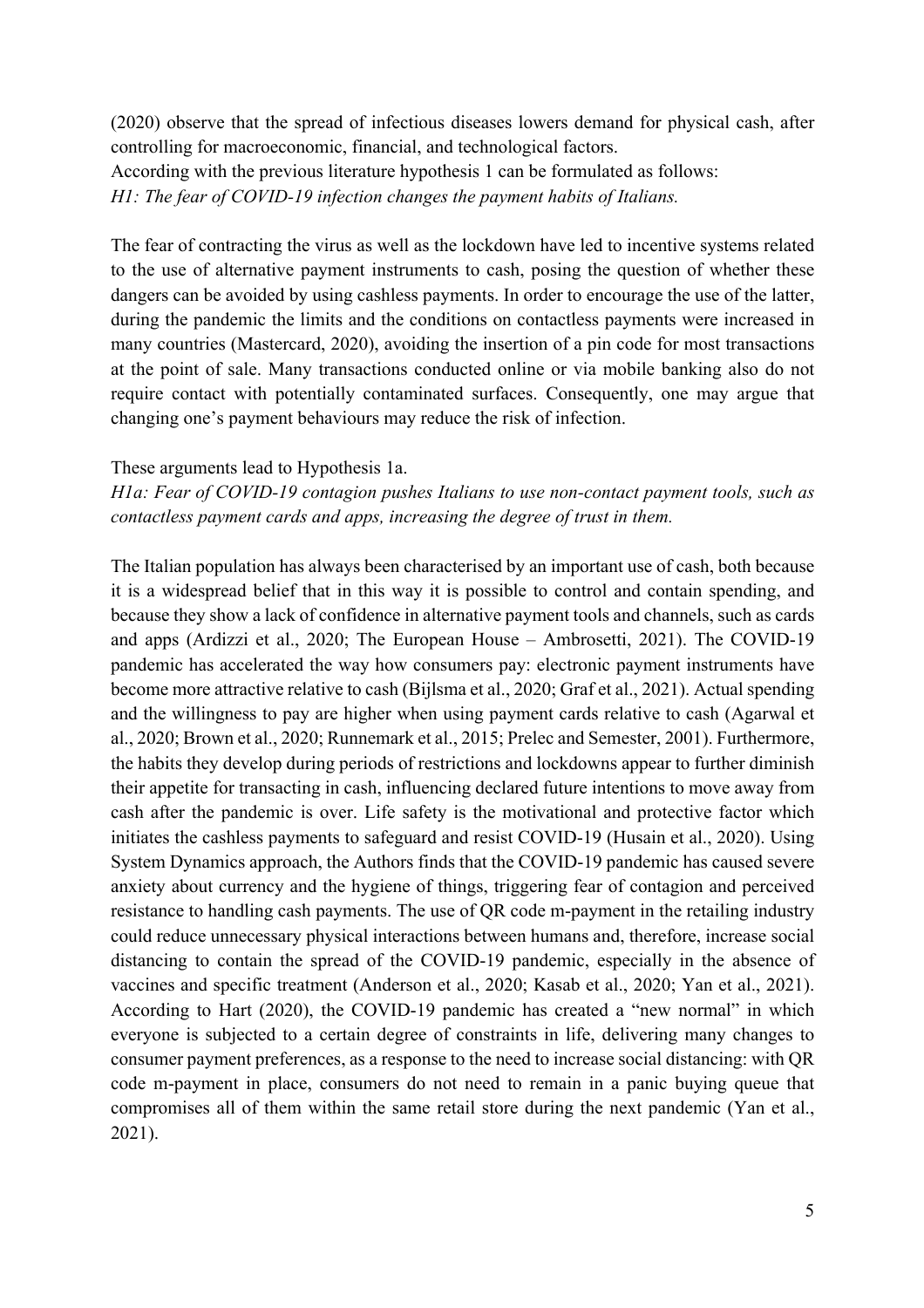#### *2.2 Financial literacy and payment habits*

Previous studies support the existence of a relationship between financial literacy and payment behaviour. Higher levels of financial literacy appear to be related to better management of credit cards (Hamid and Loke, 2020; Klapper and Lusardi, 2019; Shefrin and Nicols, 2014; Disney and Gathergood, 2013) and better debt management (Lusardi et al., 2015) also to prudent financial behaviour such as paying bills on time, tracking expenses, and budgeting (Hilgert et al., 2003), wiser investments in the stock market (van Rooj et al., 2011), improved long-term wealth management (Stango and Zinman, 2009), higher retirement saving (Lusardi and Mitchell, 2011).

Several studies observe that financially literate individuals are less likely to exhibit costly credit card behaviour such as revolving credit compared to illiterate persons (Schuh and Stavins, 2011; Mottola, 2013). In particular, consumers more financially literate are less likely to use high-costly borrowing methods (Farias, 2019; Lusardi and de Bassa Scheresberg, 2013), while people with lower financial literacy display costly behaviour when they use credit cards (Mottola, 2013). Besides, individuals with the high level of financial literacy are less willing to be in credit card debt and more willing to repay each month their credit card debt (Lusardi et al., 2015). Constructing an analysis based on a sample of 451 credit card users in Malaysia, Hamid and Loke (2020) show financial literacy and money management skill have a positive effect on credit card- holders' decision making. Specifically, money management skill related to financial statements monitoring, prompt bill payment, spending within budget and handling money matters well influence credit card repayments, supporting previous studies (Gathergood et al., 2019; Haliassos and Reiter, 2005; McHugh and Ranyard, 2016; Toraman et al., 2016). On the other point of view, the consumers with low level of financial literacy that use the payment cards and/or mobile payment are prone to individual overspending and overindebtedness (Bannier and Gärtner, 2019; Barboza, 2018; Canner and Elliehausen, 2013; Norvilitis et al., 2006).

Another field of studies considers the relationship between financial literacy, adoption of payment instruments and usage of them. Schuh and Stavins (2011) show that factors significantly differ in the adoption and usage stage of payment instruments.mar According to Marcotty-Dehm and Trütsch (2021), financial literacy exerts no effect on payment instrument choice and financial literacy levels impact on payment instrument adoption more than subsequent usage decisions.

These arguments lead to Hypothesis 2.

*H2: During the COVID-19 pandemic, the Italians' use of alternative payment instruments to cash, such as contactless cards and M-Payment, is independent of their level of financial literacy.* 

Investigating the financial technology (FinTech) impact on the U.S. millennial generation financial behaviour, Lusardi et al. (2018) find that the young users' mobile payments show expensive financial behaviour, such as spending more than they earn through the usage of different alternative payment methods, highlighting lower level of financial literacy. Conducting a survey data of National Financial Capability Study (NFCS), Liao and Chen (2020) find that financial literacy is significantly negatively related to the use of mobile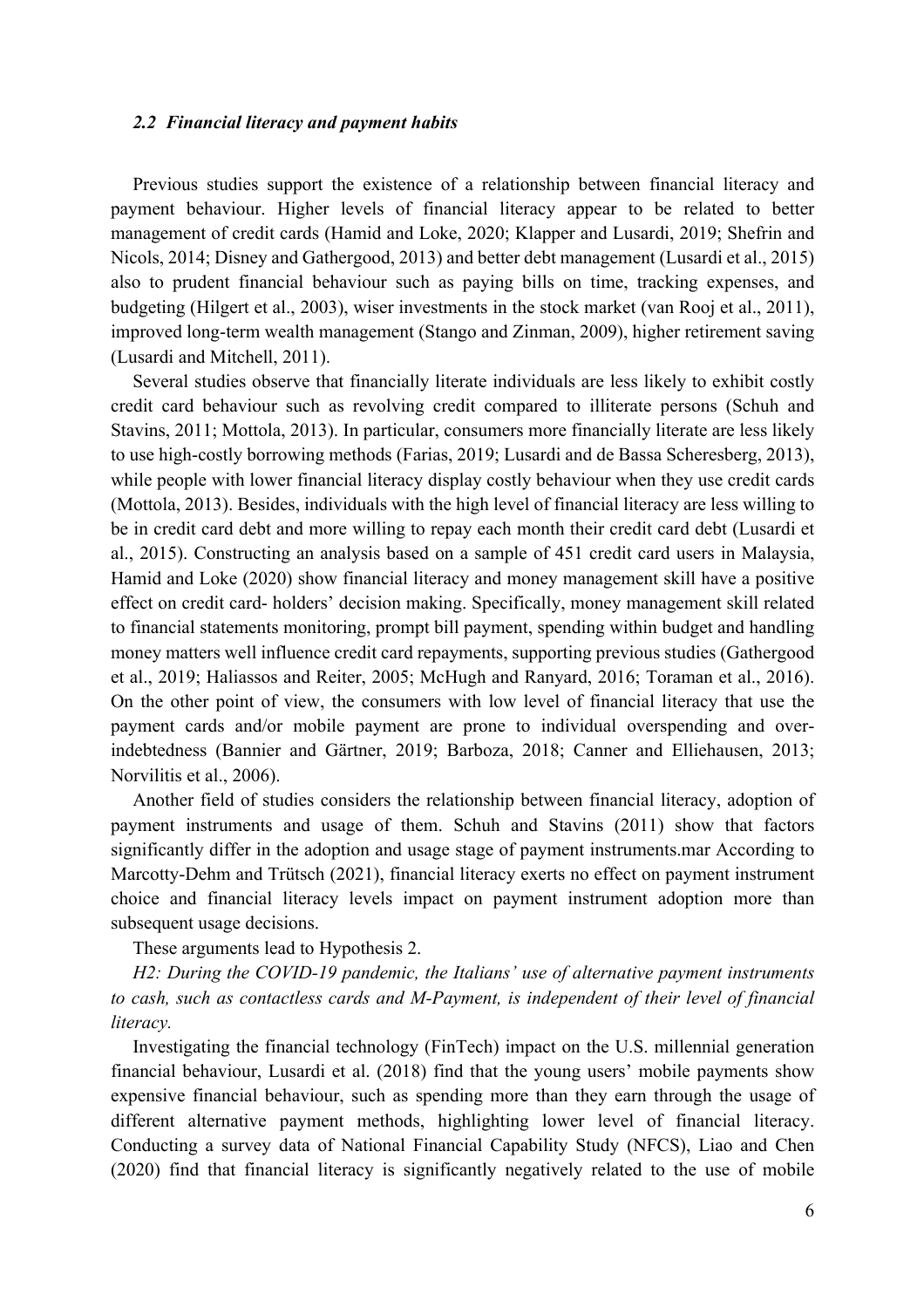payment confirming that people more financially literate are less likely to use mobile payments that are considered expensive services.

## *2.3 ICT and M-payment usage*

Innovation and progress are often the subject of studies in relation to the spending and consumption behavior of individuals. As M-payments services are considered new technologies, innovativeness plays a pivotal role in determining user's perceptions and decisions about technology adoption (Liébana-Cabanillas et al., 2020; Dahlberg et al., 2015; Yi et al., 2006).

Several models on the adoption of information technologies, such as the diffusion of innovation, the unified theory of acceptance and use of technology have been utilized with the other factors, such as trust, stress, cybersecurity, and costs, in order to explain the mobile payment adoption (Liébana-Cabanillas et al., 2020; Singh and Sinha, 2020; Dahlberg et al., 2015; Dahlberg et al., 2008). The findings of Yi et al. (2006) show that innovativeness and perceived usefulness are the strong determinants of user's continuance intention to use mobile payment services. Liébana-Cabanillas et al. (2020) observe a positive and significant relationship between the innovativeness and the perceived usefulness of mobile payment services. There are few significant factors which are behind the increased usage of mobile payments; for example, high internet connectivity, accessibility of mobile data, strong wireless network, inclination towards new and innovative technology, and various financial inclusion initiatives (Kumar et al., 2021; Sinha et al., 2019; Patil et al., 2017).

Another branch of studies examined the relationship between consumer spending behavior, m-payment and device used (Meyll and Walter, 2019). According to Meyll and Walter (2019), the consumers through their smartphones are more likely to exhibit costly credit card behaviour, increasing their overall spending. Besides their results suggest a relationship between innovative payment methods and increases in individuals' overall spending, because mobile payment users which conduct payments through mobile wallets that are often connected to a credit card, might not even recognize that the payment has occurred (Shah et al., 2016) compared to directly paying with credit cards (Dodini et al., 2016; Trütsch, 2016).

These arguments lead to Hypothesis 3.

# *H3: During COVID-19 lockdown, technological innovation and the proliferation of mobile devices have made it possible for m-payment systems to spread in Italy.*

During COVID-19 outbreak, the number of mobile device Italian owners is increased due to the need to stay connected in order to safeguard sociality, but above all for study and work reasons. For the youngest, smartphones, tablets and personal computers were in fact necessary to continue with school attendance in distance learning. Smart and distance learning has allowed university students to continue enjoying lessons and taking exams during the pandemic period. For different and multiple categories of workers, the smart working method was used to carry out the production activities of different sectors.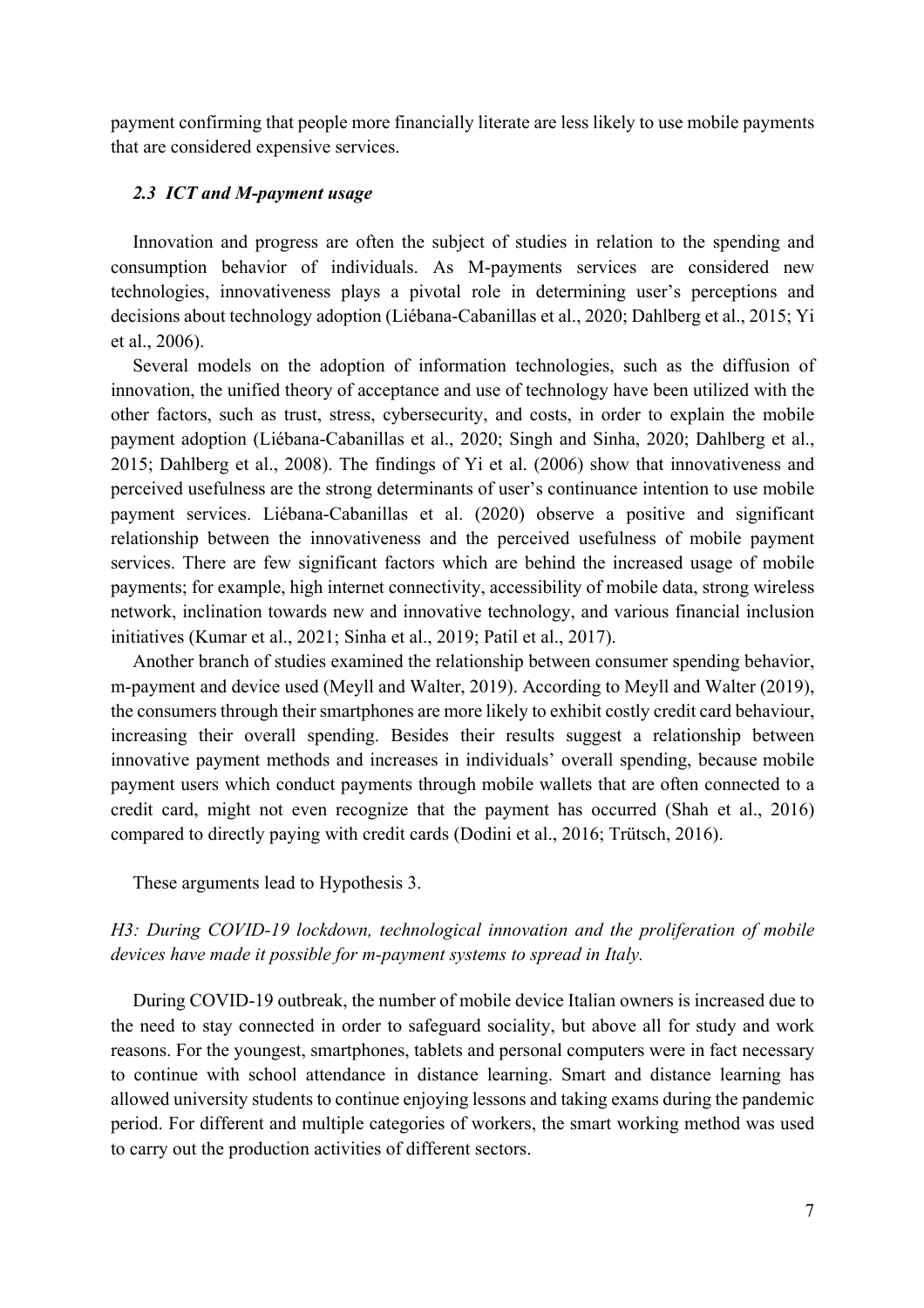## **3. Methodology**

This section presents the research and survey design and econometrical procedures.

## *3.1 Research Design*

The data that are used in this research work come from the administration of questionnaires in Italy from the beginning of May 2020 until the end of June 2020. Data collection was possible using Computer Assisted Web Interview (CAWI). This type of methodology was essential in light of the movement restrictions imposed by the Italian government between March and May 2020 in order to reduce the spread of the pandemic due to COVID-19. Using social platforms such as Facebook, Twitter and Linkedin, around 3,000 randomly selected individuals were invited to participate. 2,950 questionnaires were collected. After cleaning by deleting those with missing values according to the suggestions provided by Schlomer et al. (2010), were reduced to 2,872. Furthermore, our sample appears to be representative of the Italian population following the indications provided by Dattalo (2008).

# *3.2 Measures*

As regards COVID-19 worries, the first release of the "Survey Tool and Guidance: Behavioural Insights on COVID-19" issued by the World Health Organization (WHO) was used. Table 1 describes the variables and presents their codes for the analyses that follow. All questions were based on a 10-point Likert scale, ranging from 1 to 10, where 1 stands for not very worried and 10 for very worried.

|  | <b>Table 1. COVID-19 Worries Questions</b> |  |  |
|--|--------------------------------------------|--|--|
|--|--------------------------------------------|--|--|

|                         | Coding | <b>Questions</b>                                                               | Range    |  |  |
|-------------------------|--------|--------------------------------------------------------------------------------|----------|--|--|
|                         | WR1    | How worried are you about<br>getting infected by COVID-19                      |          |  |  |
| <b>COVID-19 Worries</b> | WR2    | How worried you are about dying<br>from COVID-19                               | $1 - 10$ |  |  |
|                         | WR3    | How worried you are that<br>someone close to you may get sick<br>from COVID-19 | $1 - 10$ |  |  |

**Source: World Health Organizations (WHO)**

To measure financial literacy, a methodology proposed by Standard & Poor's Rating Services Global Financial Literacy Survey (Standard & Poors Global FinLit Survey) (Klapper and Lusardi, 2019) was used. The outcome of each question determines the knowledge of a specific financial theme. There is only one correct option for each question (Table 2).

#### **Table 2. Financial Literacy Questions**

| Joding<br>Juestions | Jptions |
|---------------------|---------|
|---------------------|---------|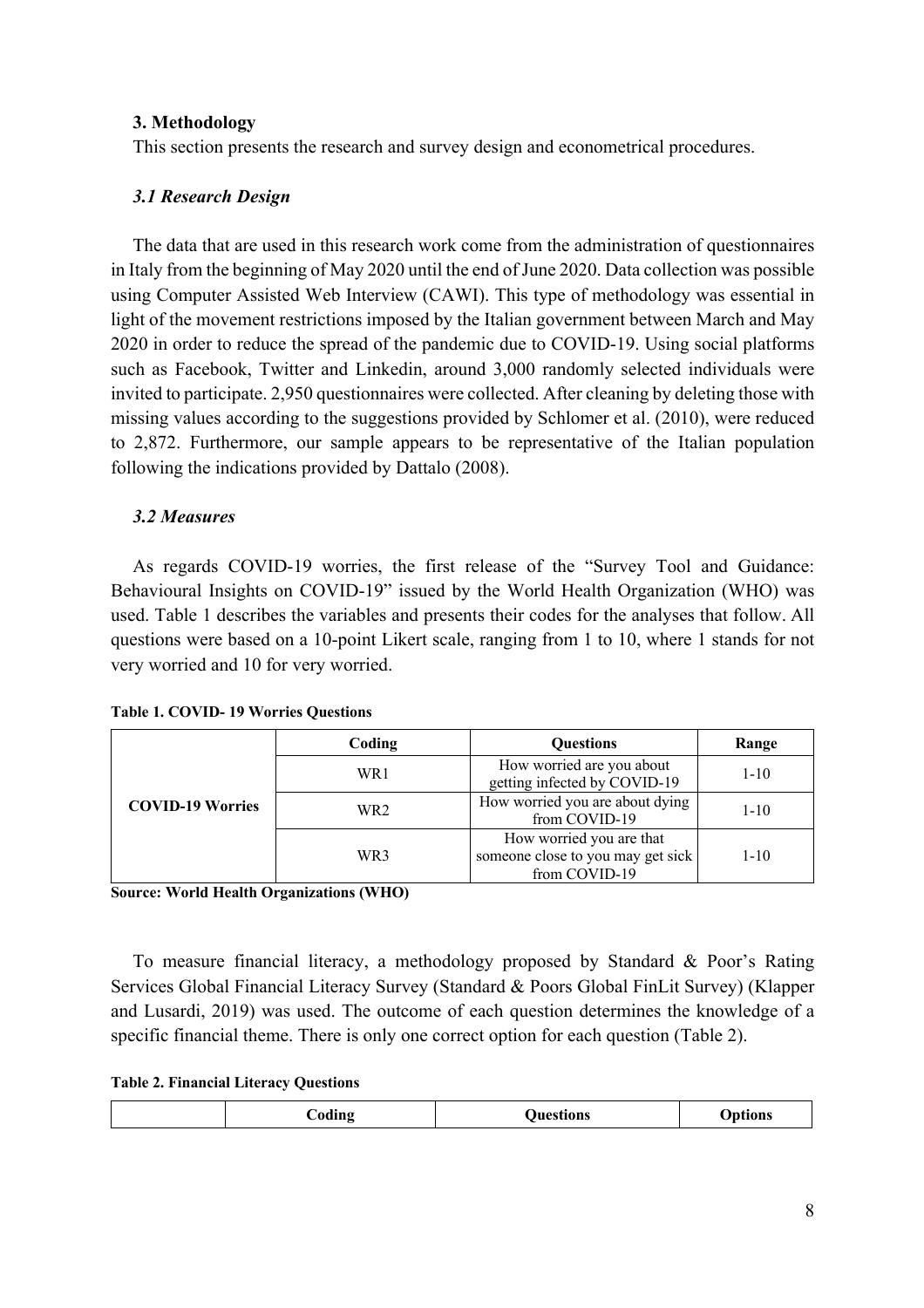|                       | FL1             | Suppose you have some money. Is it<br>safer to put your money into one<br>business or investment, or to put<br>your money into multiple businesses<br>or investments?                                                                                                 | a. One business or<br>investment<br>b. Multiple<br>businesses or<br><i>investments</i><br>c. Don't know<br>d. Refused to<br>answer |
|-----------------------|-----------------|-----------------------------------------------------------------------------------------------------------------------------------------------------------------------------------------------------------------------------------------------------------------------|------------------------------------------------------------------------------------------------------------------------------------|
|                       | FL <sub>2</sub> | Suppose over the next 10 years the<br>prices of the things you buy double.<br>If your income also doubles, will you<br>be able to buy less than you can buy<br>today, the same as you can buy<br>today, or more than you can buy<br>today?                            | a. Less<br>b. The same<br>c. More<br>d. Don't know<br>e. Refused to<br>answer                                                      |
| Financial<br>Literacy | L <sub>3</sub>  | Suppose you need to borrow \$100.<br>Which is the lower amount to pay<br>back: \$105 or \$100 plus 3%?                                                                                                                                                                | a. $1056$<br>b. 105 $\epsilon$ plus 3%<br>c. Don't know<br>d. Refused to<br>answer                                                 |
|                       | FL <sub>4</sub> | Suppose you put money in the bank<br>for 2 years and the bank agrees to<br>add 15% per year to your account.<br>Will the bank add more money to<br>your account the second year than it<br>did the first year, or will it add the<br>same amount of money both years? | a. More<br>b. The same<br>c. Don't know<br>d. Refused to<br>answer                                                                 |
|                       | FL5             | Suppose you had \$100 in a savings<br>account and the bank adds 10% per<br>year to the account. How much<br>money would you have in the<br>account after 5 years if you did not<br>remove any money from the<br>account?                                              | a. More than $1506$<br>b. Exactly 150€<br>c. Less than 150€<br>d. Refused to<br>answer<br>e. Don't know                            |

**Note: Italics indicate the correct answer. Source: Klapper and Lusardi (2019)**

To investigate the relevance and effects of lockdown purchase behaviour such as of credit cards and/or payment apps, three questions are created. All questions were based on a 10-point Likert scale, ranging from 1 to 10, where 1 stands for not at all and 10 for very much (Table 3).

**Table 3. Lockdown Purchase Behavior Questions**

| <b>Lockdown Purchase Behavior</b> | Coding                                                                                                                   | <b>Ouestions</b>                                                              | Range    |
|-----------------------------------|--------------------------------------------------------------------------------------------------------------------------|-------------------------------------------------------------------------------|----------|
|                                   | PP <sub>1</sub>                                                                                                          | How much did you use your<br>card and/or payment app to<br>purchase groceries | $1 - 10$ |
|                                   | How much did you use your<br>PP <sub>2</sub><br>card and/or payment app to<br>purchase goods for your<br>personal health |                                                                               | $1 - 10$ |
|                                   | PP <sub>3</sub><br>How much did you use your<br>card and/or payment app to<br>purchase goods for your<br>household?      |                                                                               | $1 - 10$ |

#### **Source: Authors Elaboration**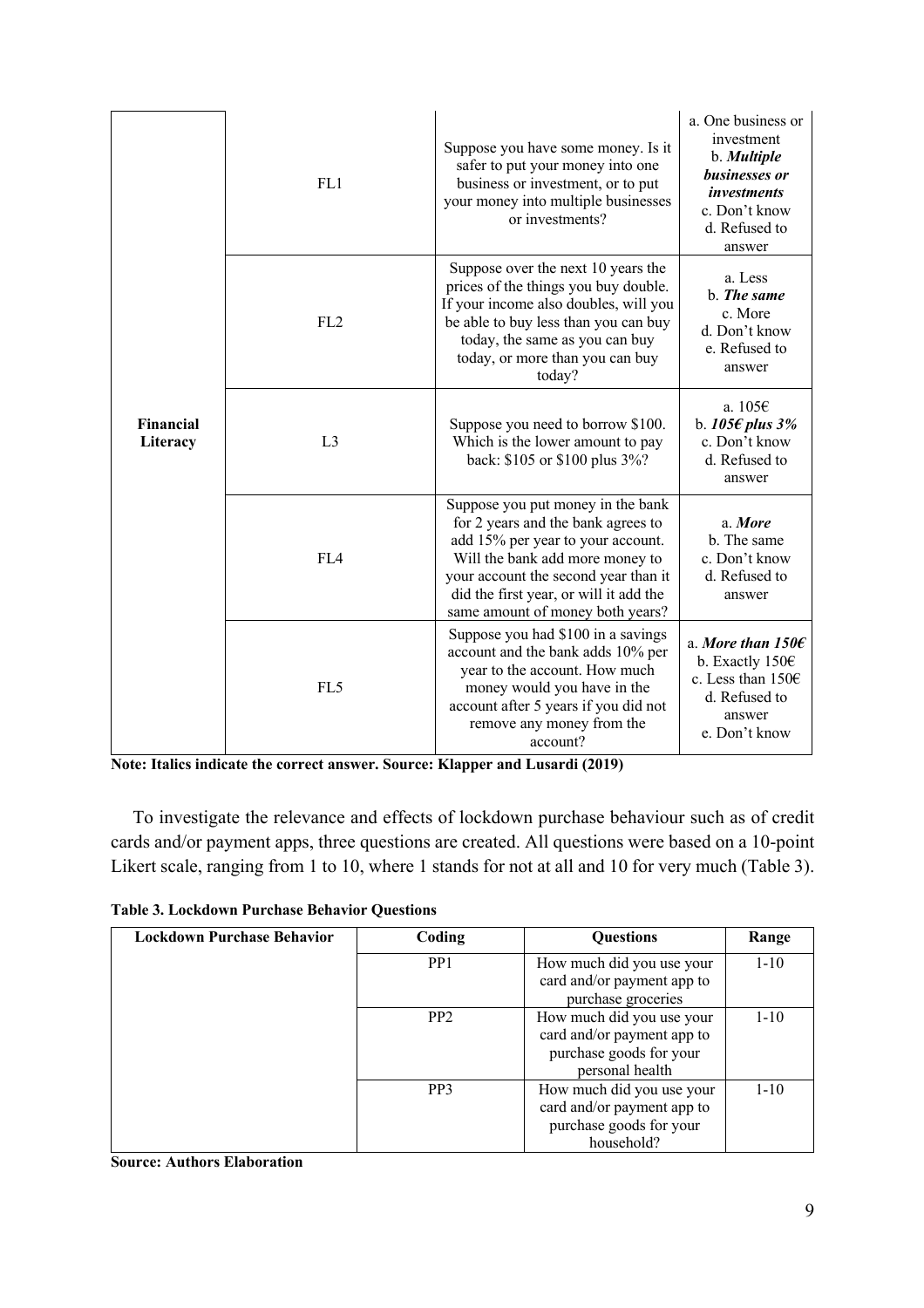Regarding Preference for the M-Payment system, three questions are developed with the aim of verifying how and whether the pandemic caused by COVID-19 played a role in the change of Italians' purchase preferences. Respondents could choose their preference on a 10-point Likert scale, ranging from 1 to 10, where 1 stands for not at all and 10 for very much (Table 5)

|                                | Coding                                                                                                                                            | <b>Ouestions</b>                                                                                                                        | Range    |
|--------------------------------|---------------------------------------------------------------------------------------------------------------------------------------------------|-----------------------------------------------------------------------------------------------------------------------------------------|----------|
| <b>Preference on M-Payment</b> | MPAY1                                                                                                                                             | Has the pandemic caused by<br>COVID-19 prompted you to use<br>payment tools like cards and/or<br>apps?                                  | $1 - 10$ |
|                                | Has the pandemic caused by<br>COVID-19 caused you to prefer<br>MPAY <sub>2</sub><br>payment instruments like cards<br>and/or apps over banknotes? |                                                                                                                                         | $1 - 10$ |
|                                | MPAY3                                                                                                                                             | Has the pandemic caused by<br>COVID-19 prompted you to<br>consider payment tools like<br>cards and/or apps for your<br>future payments? | $1 - 10$ |

**Table 4. Preference on M-Payment**

**Source: Authors Elaboration**

Finally, respondents were asked about their preference for mobile devices used for M-Payment. In particular, respondents could choose between smartphones, tablets and desktop/laptop computers.

## **4. Results**

#### *4.1 Preliminary Data Analysis*

Table 5 presents the descriptive analysis of the sample. Mean sample age is 41.75 (*SD* = 14.15), and respondents are almost equally distributed. Regarding gender, the percentage of women interviewed is 47.9% ( $N= 1372$ ) and 52.1% ( $N= 1492$ ) for men. Regarding civil status, 45.6% (N= 1306) were married, 42.3% (N= 1211) single/unmarried, 8.8% divorced (N= 252) while 3.3% ( $N= 95$ ) stated they were widowed. About the level of education, 14.2% ( $N= 406$ ) had up to nine years of education, 23.2% (N= 665) had between 9 to 12 years of education, and 62.6% ( $N= 1793$ ) had more than 12 years of education. Regarding Work Status, 49.7% ( $N=$ 1422) held a full-time job, 16.2% (N=465) held a part-time job, 16.2% (N= 465) claimed to be students, 4.9% (N= 141) claimed to be homemakers,  $6.3\%$  (N= 181) were retired,  $0.6\%$  (N= 16) claimed to be disabled or unable to work while 6.0% (N=173) were unemployed. Regarding the income variable, 19.1% (N=564) preferred not to say,  $8.6\%$  (N=246) had less than 10,000 €, 23.3% (N=666) stated that they had between 10,000 and 20,000 €, 31.7% (N=909) had between 20,000 and 40,000  $\epsilon$ , 13.9% (N=397) had between 40,000 and 80,000  $\epsilon$  and 3.5%  $(N=100)$  had more than 80,000  $\epsilon$ . Regarding the variables covered in this research, respondents using m-payment software were 39.9% of the sample. The average amount paid for m-payment transactions was between 200  $\epsilon$  and 300  $\epsilon$  (20.2%). In addition, the preferred mobile device for making online purchases was the smartphone, used by 59% of the sample.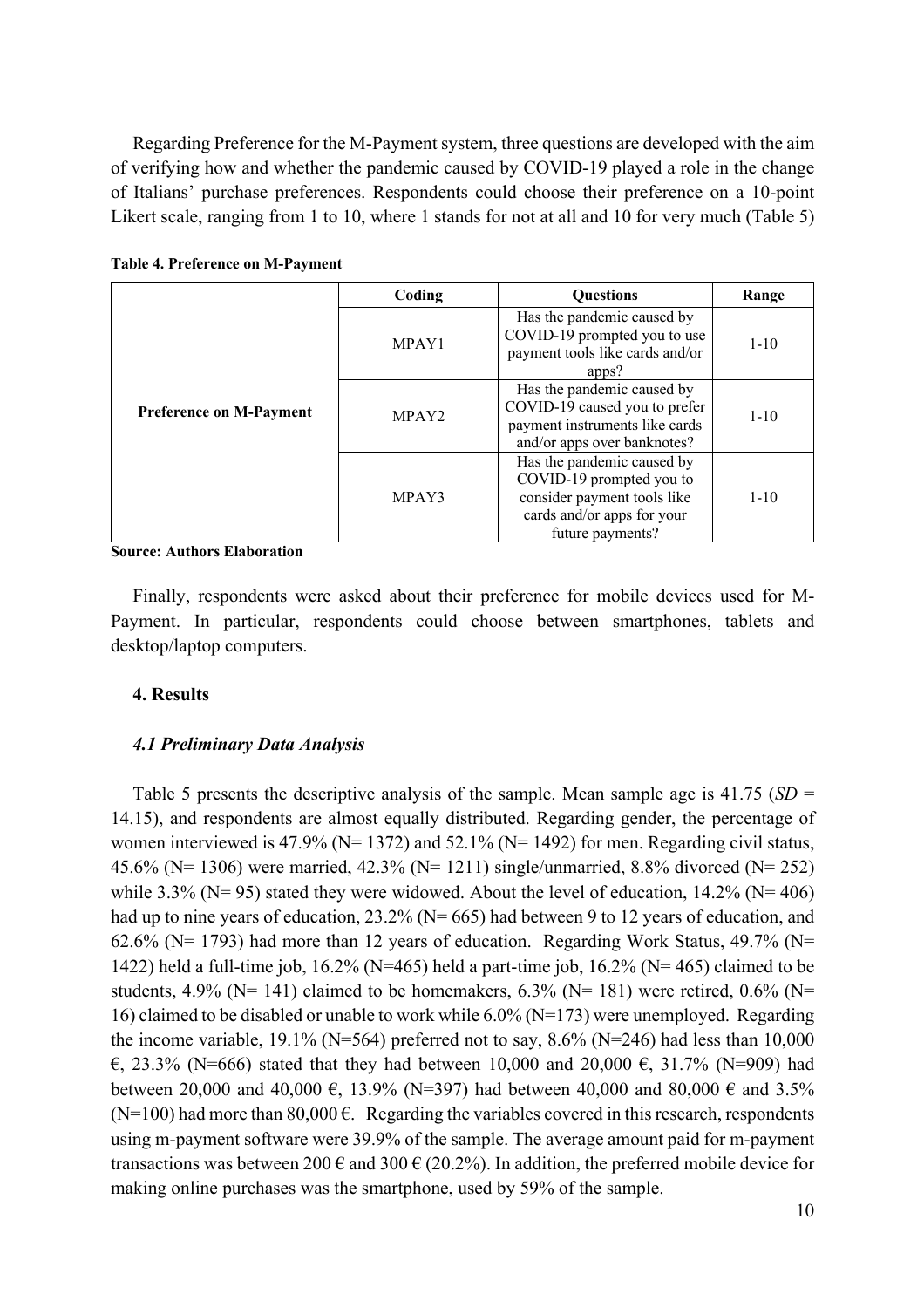### **Table 5. Descriptive Results**

| <b>Variables</b>    |                                           | Coding           | $\mathbf{N}\mathbf{o}$ | Percentage<br>$\mathbf{O}_0$ | Cumulative<br>$\frac{0}{0}$ |
|---------------------|-------------------------------------------|------------------|------------------------|------------------------------|-----------------------------|
|                     | 18 - 25 years old                         | $\mathbf{1}$     | 192                    | 6.7                          | 6.7                         |
|                     | 26 - 35 years old                         | $\mathfrak{2}$   | 1126                   | 39.3                         | 46.0                        |
|                     | 36 - 45 years old                         | $\mathfrak{Z}$   | 402                    | 14.0                         | 60.1                        |
| Age                 | 46 - 55 years old                         | 4                | 600                    | 20.9                         | 81.0                        |
|                     | 56 - 65 years old                         | $\sqrt{5}$       | 398                    | 13.9                         | 94.9                        |
|                     | 65 - 75 years old                         | 6                | 92                     | 3.2                          | 98.1                        |
|                     | > 75 years old                            | $\boldsymbol{7}$ | 54                     | 1.9                          | 100                         |
| Gender              | Male                                      | $\mathbf{0}$     | 1492                   | 52.1                         | 52.1                        |
|                     | Female                                    | $\mathbf{1}$     | 1372                   | 47.9                         | 100                         |
|                     | Married                                   | $\mathbf{1}$     | 1306                   | 45.6                         | 45.6                        |
| <b>Civil Status</b> | Single/Unmarried                          | $\sqrt{2}$       | 1211                   | 42.3                         | 87.9                        |
|                     | Divorced<br>$\mathfrak{Z}$                |                  | 252                    | 8.8                          | 96.7                        |
|                     | Widowed                                   | 4                | 95                     | 3.3                          | 100                         |
|                     | $< 0$ - 9 Years                           | $\mathbf{1}$     | 406                    | 14.2                         | 14.2                        |
| Education           | 9 - 12 Years                              | $\sqrt{2}$       | 665                    | 23.2                         | 37.4                        |
|                     | $>12$ Years                               | $\mathfrak{Z}$   | 1793                   | 62.6                         | 100                         |
|                     | Full-Time Work                            | $\mathbf{1}$     | 1422                   | 49.7                         | 49.7                        |
|                     | Part-Time Work                            | $\overline{c}$   | 465                    | 16.2                         | 65.9                        |
|                     | Students                                  |                  | 465                    | 16.2                         | 82.2                        |
| <b>Work Status</b>  | Unemployed                                | 4                | 173                    | 6.0                          | $88.2\,$                    |
|                     | Stay at Home                              | $\mathfrak{S}$   | 141                    | 4.9                          | 93.1                        |
|                     | Retired                                   | 6                | 181                    | 6.3                          | 99.4                        |
|                     | Disabled or Unable to work                | $\boldsymbol{7}$ | 16                     | .6                           | 100                         |
|                     | Less than \$10.000                        | $\mathbf{1}$     | 246                    | $8.6\,$                      | $8.6\,$                     |
|                     | $\mathcal{C}10.000$ - $\mathcal{C}20.000$ | $\sqrt{2}$       | 666                    | 23.3                         | 31.8                        |
|                     | $\mathcal{C}20.000$ - $\mathcal{C}40.000$ | $\mathfrak{Z}$   | 909                    | 31.7                         | 63.6                        |
| Income              | $\mathcal{C}40.000$ - $\mathcal{C}80.000$ | $\overline{4}$   | 397                    | 13.9                         | 77.4                        |
|                     | €80.000 or more                           | $\sqrt{5}$       | 100                    | $3.5\,$                      | 80.9                        |
|                     | Prefer not to say                         | 99               | 564                    | 19.1                         | 100                         |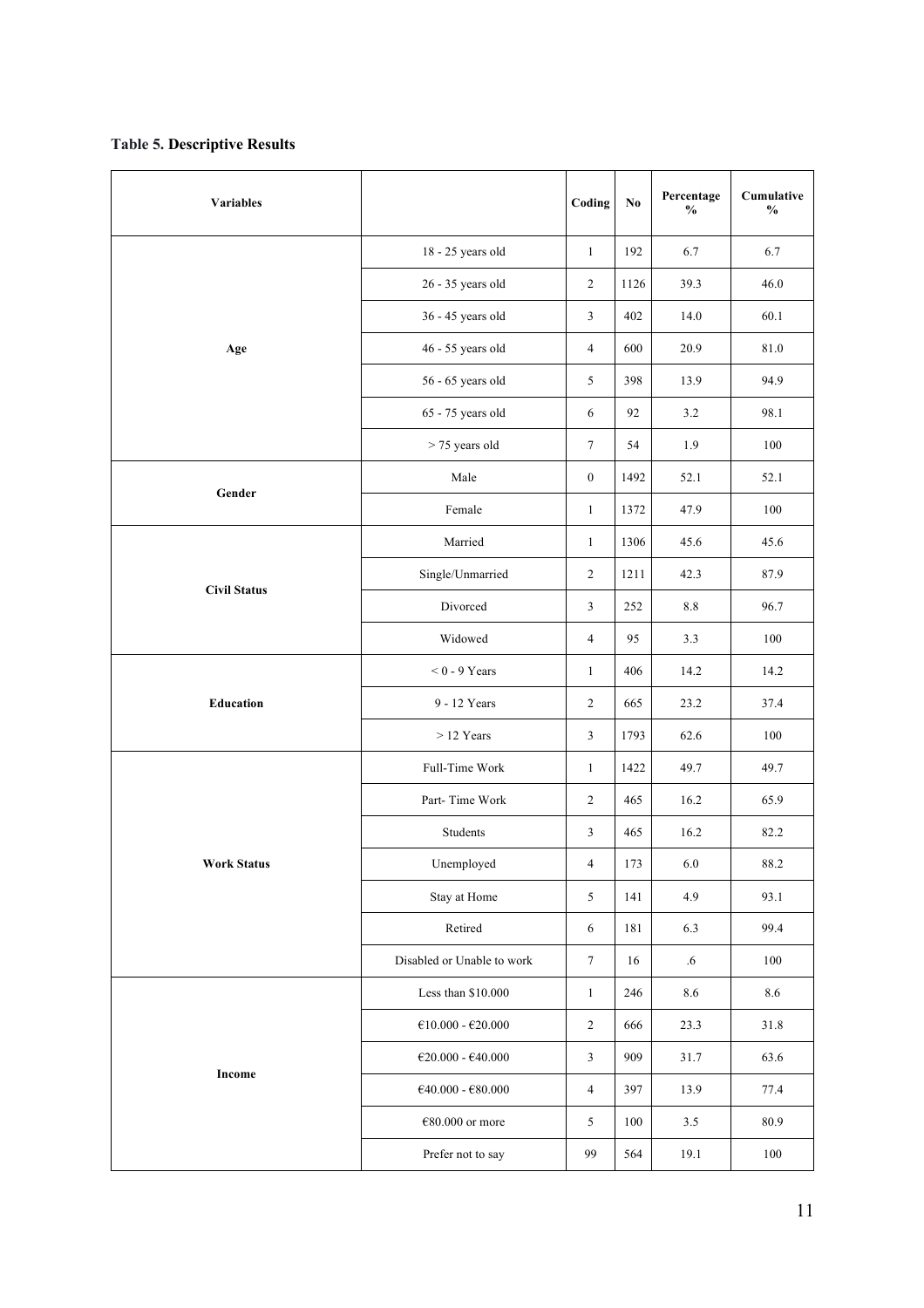|                                                   | N <sub>0</sub>                          | $\Omega$       | 1720 | 60.1 | 60.1 |
|---------------------------------------------------|-----------------------------------------|----------------|------|------|------|
| <b>M-Payment Software Preference</b>              | Yes                                     | 1              | 1144 | 39.9 | 100  |
|                                                   | I did not use m-payment tools           | $\theta$       | 283  | 9.9  | 9.9  |
|                                                   | Between $0 - 50$                        | 1              | 445  | 15.5 | 25.4 |
|                                                   | Between $50 \in -100 \in$               | $\overline{2}$ | 385  | 13.4 | 38.9 |
| Average amount paid with M-Payment<br>instruments | Between $100 \in 200 \in$               | 3              | 371  | 13.0 | 51.8 |
|                                                   | Between $200 \epsilon$ - $300 \epsilon$ | 4              | 579  | 20.2 | 72.0 |
|                                                   | Between $300\epsilon$ - $500\epsilon$   | 5              | 417  | 14.6 | 86.6 |
|                                                   | More than $500 \in$                     | 6              | 384  | 13.4 | 100  |
|                                                   | Smartphone                              | 1              | 1689 | 59.0 | 59.0 |
| <b>Preference for Mobile Devices</b>              | Personal Digital Assistant (Tablet)     | 2              | 104  | 3.6  | 62.6 |
|                                                   | Computer (Desktop/Notebook/Laptop)      | 3              | 1071 | 37.4 | 100  |

# *4.2 Validity and Reliability of the scale*

The constructs, namely, COVID-19 Worries, Financial Literacy and Lockdown Purchase that are the subject of this research are identified by at least three questions, as recommended by MacCallum et al. (1999) and Raubenheimer (2004). To test the validity of the measurement scales, the Cronbach's alpha value was analysed for each construct. The results show that each construct exhibits a Cronbach's alpha value greater than the value of 0.7 that is considered the minimum acceptable value (van Griethuijsen et al., 2015; Taber, 2018). Regarding Average Variance Extracted (AVE), all constructs exhibit values greater than .50, as recommended by Fornell and Larcker (1981), Hair et al. (2010) and Diamantopoulos and Siguaw (2000). Furthermore, regarding Composite Reliability (CR), all constructs present values higher than .80, as recommended by Netemeyer et al. (2003), and, at the same time, less than .95, as recommended by Hair et al. (2017) (Table 6).

| Variable                | Cronbach's $\alpha$ | <b>Standardized</b><br><b>Factor Loading</b> | Average<br>Variance<br><b>Extracted</b><br>D | Composite<br><b>Reliability</b> |
|-------------------------|---------------------|----------------------------------------------|----------------------------------------------|---------------------------------|
| <b>COVID-19 Worries</b> | .880                |                                              | .804                                         | .924                            |
| FEAR1                   |                     | .917                                         |                                              |                                 |

#### **Table 6. Psychometric Properties of Scales**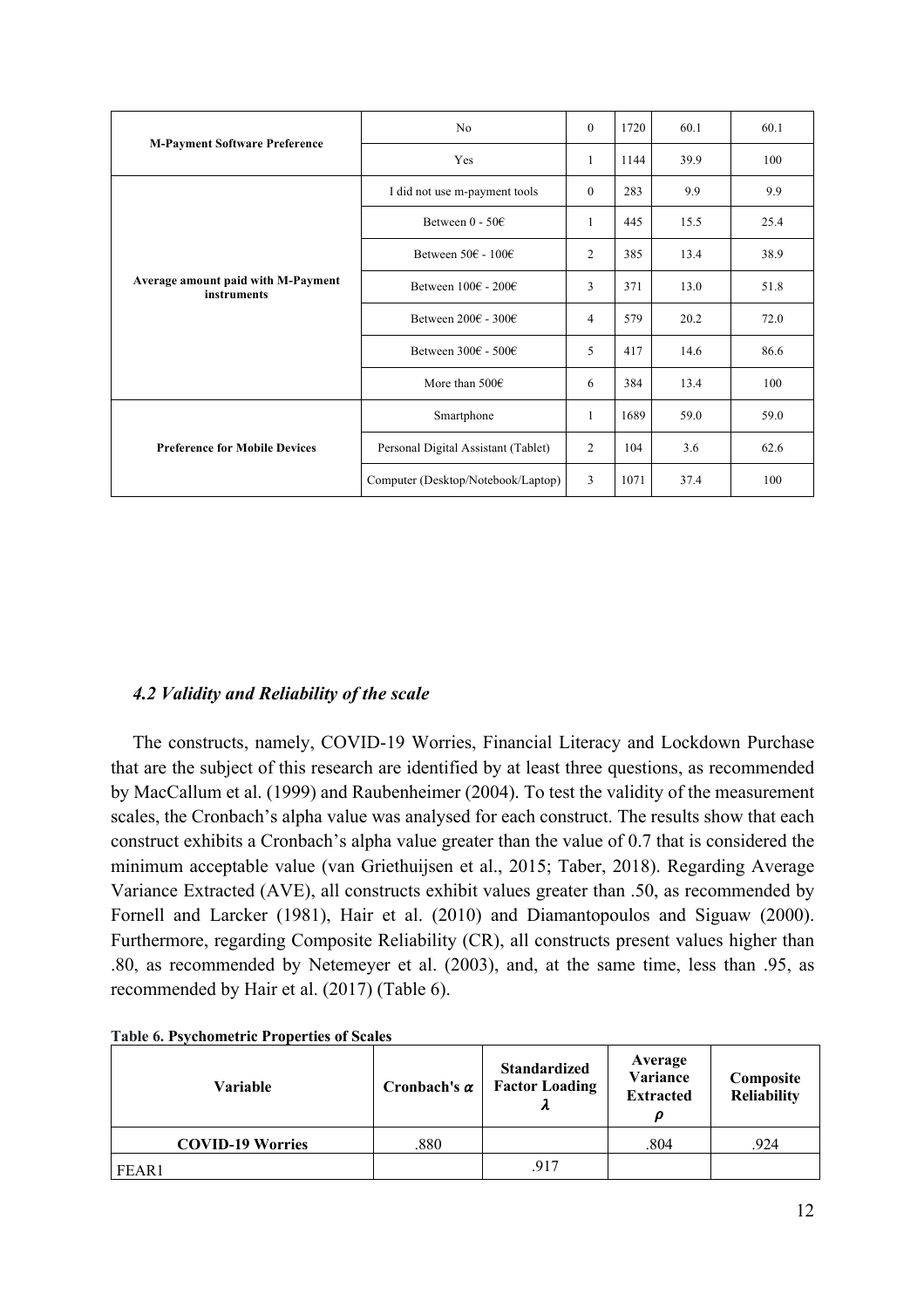| FEAR3                             |      | .900 |      |      |
|-----------------------------------|------|------|------|------|
| FEAR2                             |      | .873 |      |      |
| <b>Financial Literacy</b>         | .807 |      | .569 | .867 |
| FL3                               |      | .830 |      |      |
| FL2                               |      | .813 |      |      |
| FL4                               |      | .805 |      |      |
| FL1                               |      | .655 |      |      |
| FL5                               |      | .648 |      |      |
| <b>Preference for M-Payment</b>   | .811 |      | .719 | .884 |
| MPAY1                             |      | .907 |      |      |
| MPAY2                             |      | .883 |      |      |
| MPAY3                             |      | .746 |      |      |
|                                   |      |      |      |      |
| <b>Lockdown Purchase Behavior</b> | .747 |      | .655 | .850 |
| PP1                               |      | .836 |      |      |
| PP <sub>2</sub>                   |      | .835 |      |      |
| PP3                               |      | .756 |      |      |

### *4.3 SEM analysis and hypothesis testing*

A second order Structural Equations Model (SEM) analysis was conducted in order to investigate the relationship between Italian payment habits during the period of the March lockdown, the relationships between Italian financial literacy and the adoption of mobile/electronic payments.

Expected results predict that the latent variable, represented by Preference for M-Payment, is determined both by financial literacy level, COVID-19 Worries, Lockdown Purchase Behaviour and Preference for Mobile Devices. The fit indices for the structural model indicate a very good model fit  $(\chi^2$  [149] = 1152.500,  $p < .001$ , *RMSEA* = .048, *CFI* = .945, *TLI* = .937).

In Figure 1, we display the results: Preference for M-Payment is composed of the joint contribution of financial literacy level and COVID-19 Fear, Lockdown Purchase Behaviour and Preference for Mobile Devices. In particular, COVID-19 Worries (Standardised Path Coefficient  $[SPC] = .134$ ;  $p < .000$ ) and Lockdown Purchase Behaviour ( $[SPC] = .185$ ;  $p <$ .000) show a positive and significant effect on Preference on M-Payment, in line with hypotheses H1 and H1a and with the existing literature (Anderson et al., 2020; Ardizzi et al., 2020; Cevik, 2020; Dimitriadis et al., 2018; Husain et al., 2020; Yan et al., 2021). Conversely, Financial Literacy shows a negative relationship with Preference for M-Payment ([SPC] = - .507;  $p > .01$ ), but not a statistically significant relationship, contradicting studies on the topic (Dahlberg et al., 2015; Liao and Chen, 2020; Lusardi et al., 2018; Meyll and Walter, 2019).

This finding is in line with the lockdown period due to COVID-19, in which individuals were forced to use M-Payments to satisfy the purchase of basic necessities, regardless of their level of financial literacy.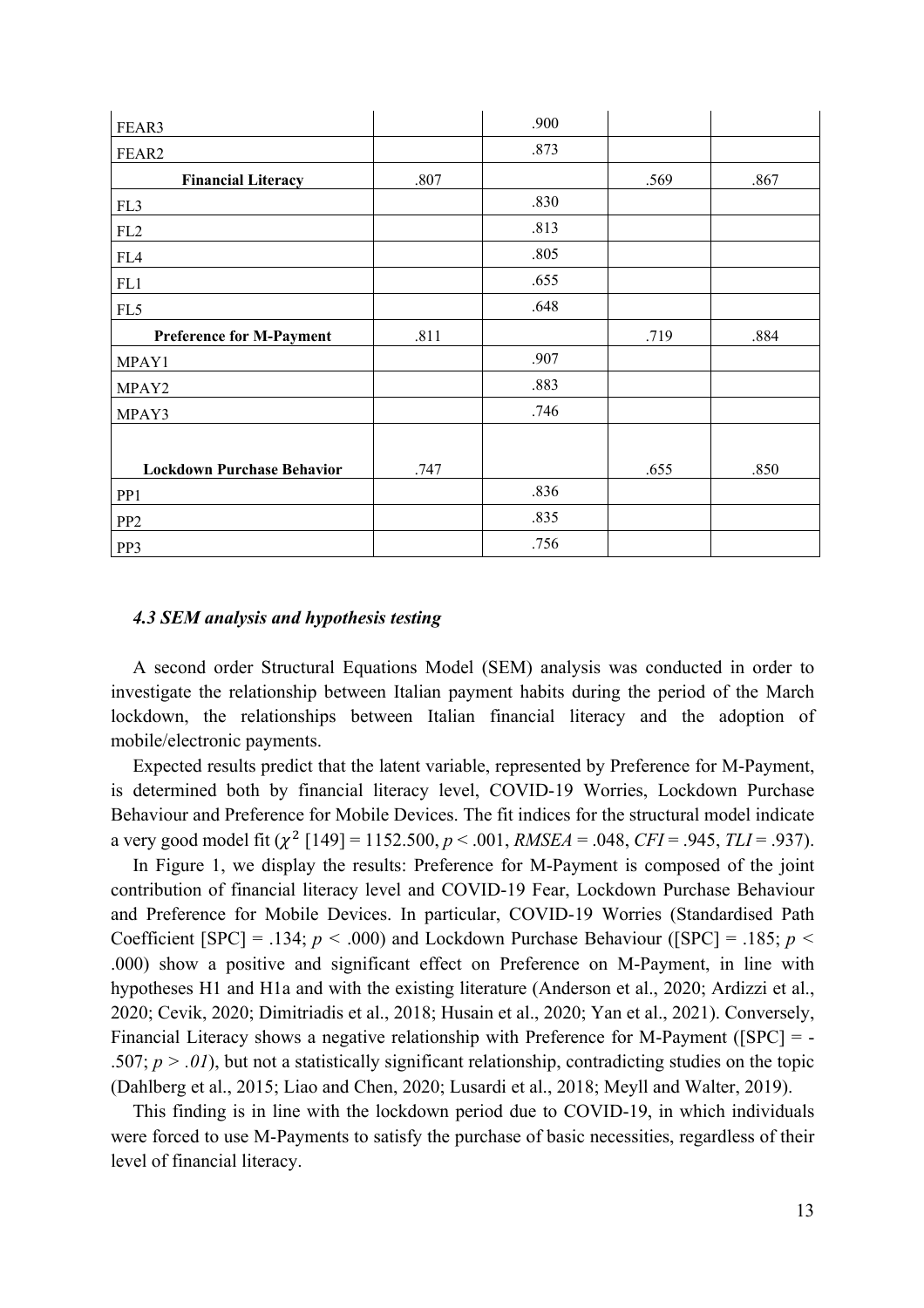Preference for Mobile Devices show a no significant relation with M-Payment ([SPC] = .002;  $p > .01$ ). This result shows that the preference for m-payment instruments is not conditioned by the device through which the purchase is made. Contrary to previous studies (Liébana-Cabanillas et al., 2020; Singh et al., 2017; Singh and Sinha, 2020; Dahlberg et al., 2015; Dahlberg et al., 2008), the lack of statistical significance is also probably attributable to the fact that mobile devices and their use during the lockdown have increased due to the forced cloister and not because it is considered a useful means of making payments. The increase in m-payments is independent of the increase in payments made regardless of the greater diffusion of mobile devices, such as smartphones and tablets.

#### **Figure 1. Structural Model**



**Note: asterisks indicate the significance of the coefficients at 10% (\*), 5% (\*\*) and 1% (\*\*\*).**

#### **5. Discussion**

With the COVID-19 pandemic and the increasing popularity of mobile phones and novel technologies, consumers' behaviours have undergone a very dramatic change. In particular, regarding Italy, where the pandemic first arrived after its appearance in China, different strategies and methods that allow consumers to avoid direct physical contact, such as ecommerce and digitalisation, are being promoted, causing an increase in usage of mobile payment. The innovative and unusual aspect inserted in the recent academic studies, like this research, concerns the moment in which the study was conducted: the COVID-19 pandemic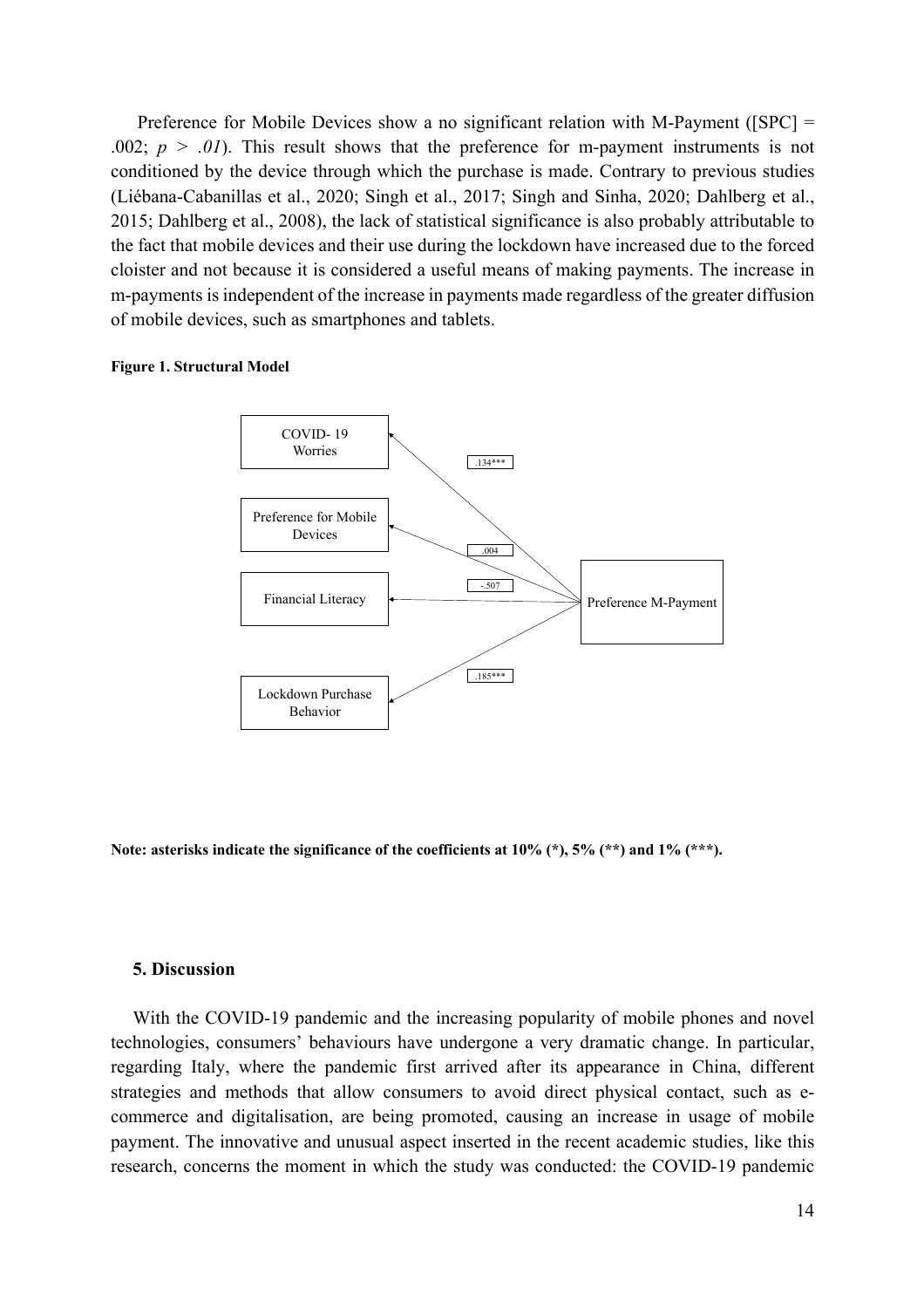was an exogenous shock that caused a rapid increase in the use of m-payments, especially during the lockdown period (Anderson et al., 2020; Kasab et al., 2020; Yan et al., 2021). Italy was one of the first countries to experience this dramatic condition. In order to demonstrate the research hypothesis, a factorial model was proposed and tested, while the causal relationships were analysed using SEM.

From theoretical point of view with respect to previous literature, this study contributes to extending the literature of consumers' behaviour on mobile payment adoption. Consumers' habits are pivotal in payment behaviour. As individuals buy goods or services, the importance they give to the purchasing experience and the preference for the use of cash linked to the conviction of greater control of expenses, have long conditioned the diffusion and the use of non-contact payment tools, such as contactless payment cards and apps.

From a managerial point of view, the new payment habits of Italians and the "open banking" models introduced by *Payment Service Directive 2* (PSD2) may have a very significant impact on the Italian banking market. As already experienced in other sectors, for example telecommunications, we are witnessing a constant development of infrastructure services capable of having a decisive impact on the competitive assets of the sector.

There are various challenges facing incumbents in relation to the possibility of taking advantage of traditional bundling and the possibility of exploiting synergies between collection and employment services and the growing digitalisation of payment services.

From an operational point of view, as the use of non-cash payment services in Italy grows, so does the ability of PSPs to obtain free information from their customers. Access to "data" is the biggest value-add in the payment service value chain. With Big Data, operators can access levels of customer profiling that highlight more specific and targeted needs, preferences and shopping habits and on the other hand, offer new impetus for the development of innovative financing services, such as crowdfunding and peer-to-peer lending. Furthermore, banks can create more accurate alert systems with respect to fraud, and access information that builds better risk profiles of their customers as well as personalised marketing campaigns.

From a regulators and policy-makers point of view, the growth in the use of mobile payment services, due also to a strong growth in the use of digital technologies, which allow for greater distancing between the consumer and the merchant, as witnessed by the share of total card purchases both of transactions using contactless technology cards at the physical point of sale and those via the internet, can expose customers to an increasing risk of fraud and abuse in the processing of data. All efforts must be made to make the tools linked to these rules increasingly effective and within the reach of the weaker sections of the population.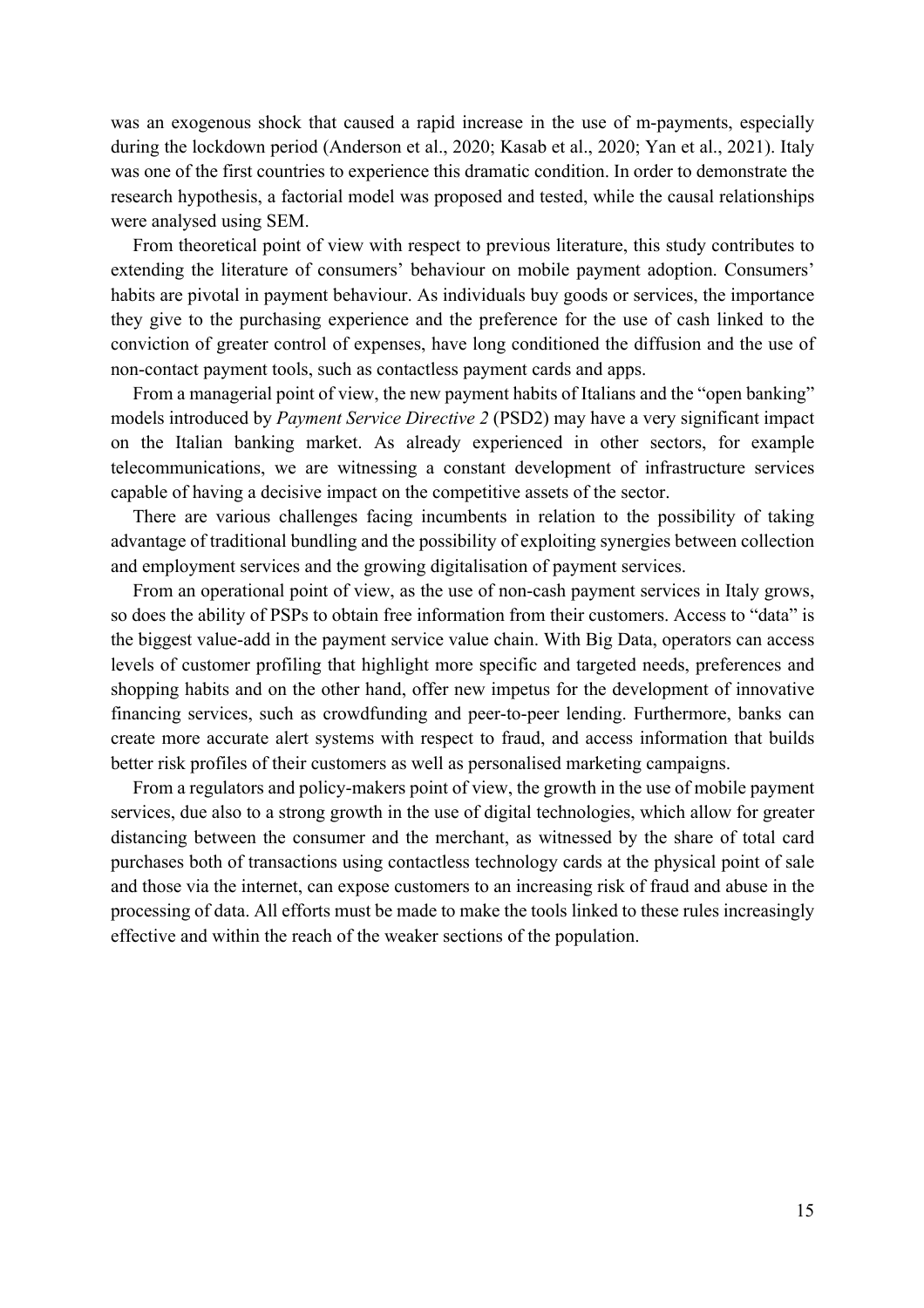### **References**

Abdillah, L. A., (2020), "FinTech E-Commerce Payment Application User Experience Analysis during COVID-19 Pandemic", Science Journal Informatics, 7(2), 265–278. https://arxiv.org/ct?url=https%3A%2F%2Fdx.doi.org%2F10.15294%2Fsji.v7i2.26056&v=97 65b51f

Abrams, B. L. and Waterman, N. G., (1972), "Dirty Money", JAMA: The Journal of the American Medical Association, Vol. 219, No. 9, pp. 1202–1203. https://doi.org/10.1001/jama.1972.03190350038011

Agarwal, S., Ghosh, P., Li, J., and Ruan, T. (2020), "Digital Payments and Consumption: Evidence from the 2016 Demonetization in India". Available at: http://dx.doi.org/10.2139/ssrn.3641508

Anderson, R. M., Heesterbeek, H., Klinkenberg, D., Hollingsworth, T.D., (2020), "How will country-based mitigation measures influence the course of the COVID-19 epidemic?", The Lancet, Vol. 395, No. 10228, pp. 931–934. https://doi.org/10.1016/S0140-6736(20)30567-5

Angelakis, E., Azhar I. E., Bibi, F., Yasir, M., Al-Ghamdi, A. K., Ashshi, A. M, Elshemi A. G., Raoult, D., (2014), "Paper money and coins as potential vectors of transmissible disease", Future Microbiology, Vol. 9, No. 2, pp. 249-261. http://dx.doi.org/10.2217/fmb.13.161

Arango, C. A., Hogg, D., and Lee, A. (2015), "Why is cash (still) so entrenched? Insights from Canadian shopping diaries", Contemporary Economic Policy, 33(1), 141-158. https://onlinelibrary.wiley.com/doi/full/10.1111/coep.12066

Ardizzi, G., Nobili, A., Rocco, G., (2020), "A game changer in payment habits: evidence from daily data during a pandemic", Bank of Italy - Occasional Paper 591. Available at: https://www.bancaditalia.it/pubblicazioni/qef/2020-0591/QEF\_591\_20.pdf?language\_id=1

Arvidsson, N. (2014), "Consumer attitudes on mobile payment services – results from a proof of concept test", International Journal of Bank Marketing, Vol. 32 No. 2, pp. 150-170. https://doi.org/10.1108/IJBM-05-2013-0048

Auer, R., Corneli, G. and Frost, J., (2020). "COVID-19, cash, and the future of payments", BIS Bulletin n. 3, April 2020. Avaliable at: https://www.bis.org/publ/bisbull03.pdf

Bank of Italy, (2020), Annual Report for 2019. https://www.bancaditalia.it/pubblicazioni/relazione-annuale/2019/index.html

Bank of Italy, (2020), Il costo sociale degli strumenti di pagamento in Italia - Tematiche istituzionali, https://www.bancaditalia.it/pubblicazioni/tematiche-istituzionali/2020-costo-socstrum-pagamento/Tem\_Istituzionali\_2020\_costo\_sociale\_strumenti\_pagamento.pdf

Bannier, C. E., and Gärtner, F. (2019), "Does credit card repayment behavior depend on the presentation of interest payments? The Cuckoo Fallacy", 1–48.

Barboza, G. (2018), "I will pay tomorrow, or maybe the day after. Credit card repayment, present biased and procrastination", Economic Notes, 47(2–3), 455–494.

Bijlsma, M., Bolt, W., van der Cruijsen, C., & Jonker, N. (2020). Pandemic payment patterns. De Nederlandsche Bank, De Nederlandsche Bank Working Paper No. 701.

Brown, M., Hentschel, N., Mettler, H. and Stix, H. (2020), "Financial Innovation, Payment Choice and Cash Demand - Causal Evidence from the Staggered Introduction of Contactless Debit Cards", University of St. Gallen, School of Finance Research Paper No. 2020/02, http://dx.doi.org/10.2139/ssrn.3582388

Canner, G. B., and Elliehausen, G. (2013), "Consumer experiences with credit cards", Federal Reserve Bulletin, 99(5), 1–36.

Cevik, S., (2020), "Dirty Money: Does the Risk of Infectious Disease Lower Demand for Cash?", International Monetary Fund. (WP/20/255). ISBN/ISSN: 9781513560892/1018-5941.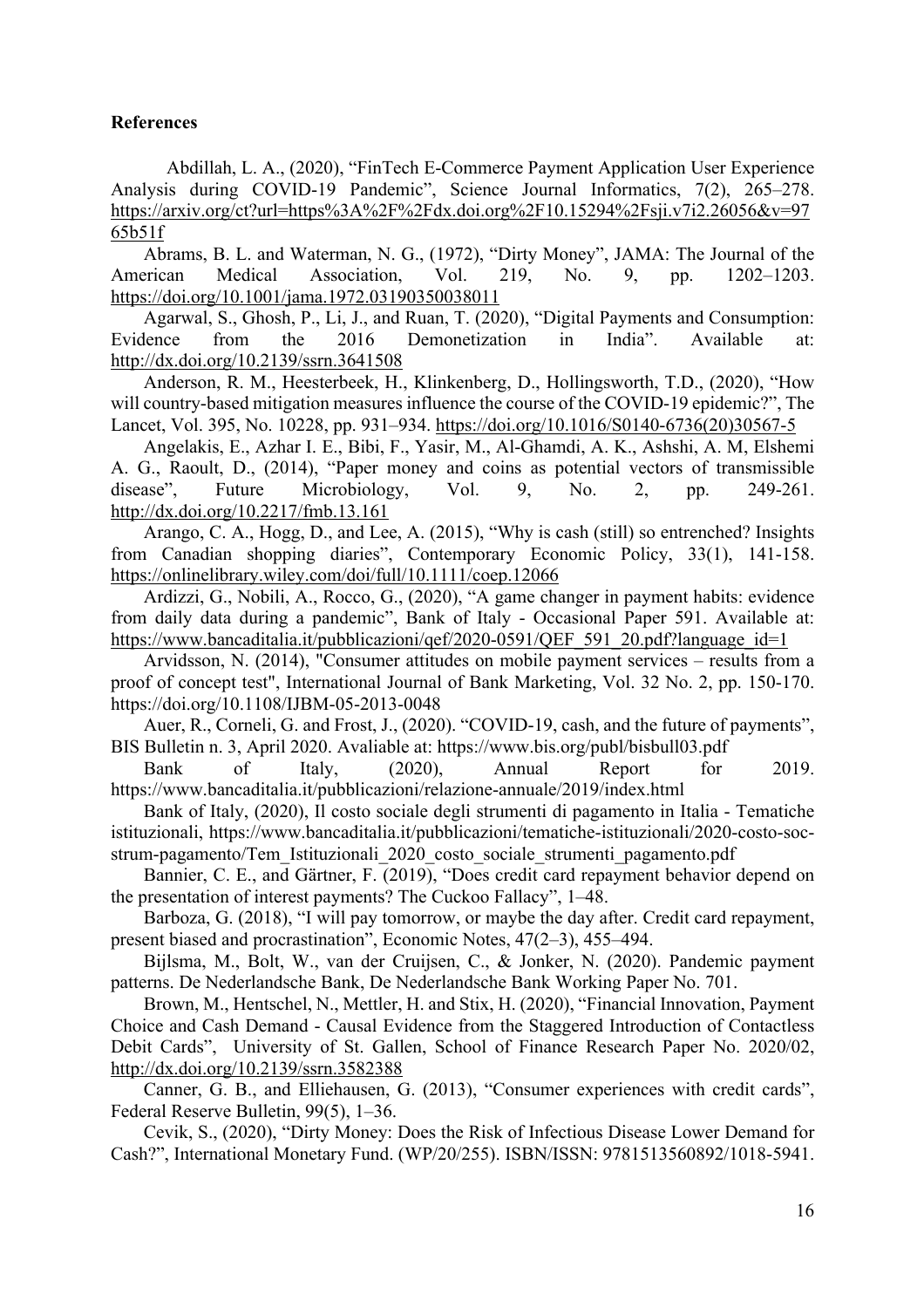Available at: https://www.imf.org/en/Publications/WP/Issues/2020/11/20/Dirty-Money-Doesthe-Risk-of-Infectious-Disease-Lower-Demand-for-Cash-49877

Chin, A. W. H., Chu, J. T. S., Perera, M. R. A., Hui, K. P. Y., Yen, H.-L., Chan, M. C. W., Poon, L. L. M., (2020), "Stability of SARS-CoV-2 in Different Environmental Conditions", The Lancet Microbe, Vol. 1, No. 1, DOI: https://doi.org/10.1016/S2666-5247(20)30003-3

Ching, A. T., and Hayashi, F. (2010), "Payment card rewards programs and consumer payment choice", Journal of Banking & Finance, 34(8), 1773- 1787. https://doi.org/10.1016/j.jbankfin.2010.03.015

Dahlberg, T., Guo, J., Ondrus, J., (2015), "A critical review of mobile payment research", Electronic Commerce Research and Applications, Vol. 14, No. 5, pp. 265-284. https://doi.org/10.1016/j.elerap.2015.07.006

Dahlberg, T., Mallat, N., Ondrus, J., Zmijewska, A., (2008), "Past, present and future of mobile payments research: a literature review", Electronic Commerce Research and Applications, Vol. 7, No. 2, pp. 165-181. https://doi.org/10.1016/j.elerap.2007.02.001

Dattalo, P. (2008). Determining sample size: Balancing power, precision, and practicality. Oxford University Press. http://dx.doi.org/10.1093/acprof:oso/9780195315493.001.0001.

de Luna, I.R., Lièbana-Cabanillas, F., Sànchez-Fernàndez, J. and Muñoz-Leiva, F. (2018), "Mobile payment is not all the same: the adoption of mobile payment systems depending on the technology applied", Technological Forecasting and Social Change, Vol. 146, pp. 931-944.

Diamantopoulos, A. and J. A. Siguaw (2000), "Introducing LISREL: A Guide for the Uninitiated", London: Sage Publications.

Dimitriadis, S., Kyrezis, N. and Chalaris, M. (2018), "A comparison of two multivariate analysis methods for segmenting users of alternative payment means", International Journal of Bank Marketing, Vol. 36 No. 2, pp. 322-335. https://doi.org/10.1108/IJBM-10-2016-0157

Disney, R. and Gathergood, J., (2013). "Financial literacy and consumer credit portfolios", Journal of Banking & Finance, Vol. 37, No. 7, pp. 2246–2254. https://doi.org/10.1016/j.jbankfin.2013.01.013

Dodini, S., Lopez-Fernandini, A., Merry, E., and Thomas, L. (2016) Consumers and mobile financial services, https://www.federalreserve.gov/publications.htm

European Central Bank, (2020), "Study on the payment attitudes of consumers in the euro area (SPACE)", December. Avaliable at:

https://www.ecb.europa.eu/pub/pdf/other/ecb.spacereport202012~bb2038bbb6.en.pdf Farias, P., (2019), "Determinants of knowledge of personal loans' total costs: How price consciousness, financial literacy, purchase recency and frequency work together", Journal of Business Research, Vol.102, No. C, pp. 212-219. https://doi.org/10.1016/j.jbusres.2018.01.047

Fernandez, S., Jenkins, P. and Vieira, B., (2020), "Europe's digital migration during COVID-19: Getting past the broad trends and averages", McKinsey Digital, July. Avaliable at https://www.mckinsey.com/business-functions/mckinsey-digital/our-insights/europes-digitalmigration-during-covid-19-getting-past-the-broad-trends-and-averages

Flavian, C., Guinaliu, M. and Lu, Y. (2020), "Mobile payments adoption – introducing mindfulness to better understand consumer behavior", International Journal of Bank Marketing, Vol. 38 No. 7, pp. 1575-1599. https://doi.org/10.1108/IJBM-01-2020-0039

Fornell, C., and Larcker, D. F. (1981), "Evaluating structural equation models with unobservable variables and measurement error", Journal of Marketing Research, Vol. 18, No. 1, pp. 39-50, https://doi.org/10.2307/3151312 .

Gathergood, J., Mahoney, N., Stewart, N., and Weber, J. (2019), "How do Americans repay their debt? The balance-matching heuristic", American Economic Review, 109(3), 844–875.

Graf, S., Heim, N., Stadelmann, M., and Trütsch, T. (2021), "Swiss Payment Monitor 2021: How does Switzerland pay? - Short Report Issue 1/2021", University of St. Gallen/Zurich University of Applied Sciences, Available at: https://www.swisspaymentmonitor.ch/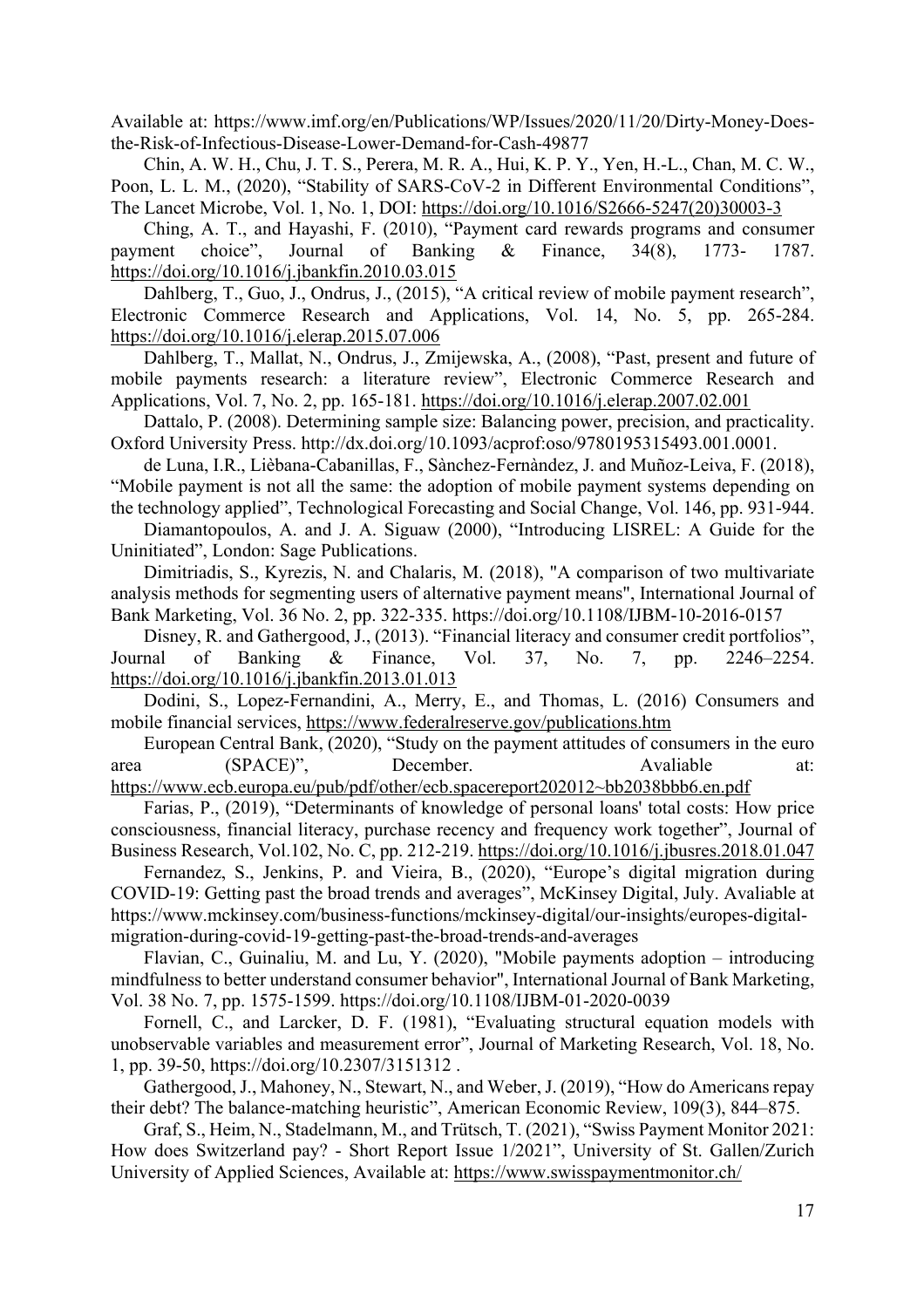Grohmann, A. and Menkhoff, L., (2017), "Financial literacy promotes financial inclusion in both poor and rich countries", Deutsches Institut für Wirtschaftsforschung (DIW) Economic Bulletin, Vol. 7, No. 41, pp. 399-407. http://hdl.handle.net/10419/170500

Guha A., Bhargave R. and Kapitan S. (2013), "Spending Sadly: How Time Versus Money Impacts Enhanced Valuations Under Sadness ", in NA - Advances in Consumer Research Volume 41, eds. Botti S. and Labroo A., Duluth, MN: Association for Consumer Research.

Hair, J. F., Hult, G. M., Ringle, C. M., & Sarstedt, M. (2017), "A primer on partial least squares structural equation modeling (PLS-SEM) - (2nd ed.)", Thousand Oaks, CA: Sage Publications.

Hair, J., Black, W., Babin, B., and Anderson, R. (2010), "Multivariate data analysis - (7th ed.)", Upper Saddle River, NJ, USA: Prentice-Hall, Inc.

Haliassos, M., and Reiter, M. (2005), "Credit card debt puzzles", CFS Working Paper, No. 2005/26.

Hamid, F. S. and Loke, Y. J., (2020), "Financial literacy, money management skill and credit card repayments", International Journal of Consumer Studies. Available at: https://doi.org/10.1111/ijcs.12614

Harbourt, D. E., Haddow, A. D., Piper, A. E., Bloomfield, H., Kearney, B. J., Fetterer, D., Gibson, K., Minogue, T., (2020), "Modeling the stability of severe acute respiratory syndrome coronavirus 2 (SARS-CoV-2) on skin, currency, and clothing.", PLOS Neglected Tropical Diseases, Vol. 14, No. 11. doi: 10.1371/journal.pntd.0008831

Hart, C.W., (2020), "Spiritual lessons from the coronavirus pandemic", Journal of Religion and Health, Vol. 59, pp. 623–624. https://doi.org/10.1007/s10943-020-01011-w

Hasan, I., De Renzis, T., Schmiedel, H., (2013), "Retail Payments and the Real Economy, European Central Bank", Working Paper Series n. 1572, August. Avaliable at: https://www.ecb.europa.eu/pub/pdf/scpwps/ecbwp1572.pdf?0568b27871896eb01f54b0c4c40 a8f63

Hasan, I., Schmiedel, H., Song, L., (2009), "Return to Retail Banking and Payments, European Central Bank", Working Paper Series n. 1135, December. Avaliable at: https://www.ecb.europa.eu/pub/pdf/scpwps/ecbwp1135.pdf

Hilgert, M. A., Beverly, S., Hogart, J. M., (2003), "Household financial management: The connection between knowledge and behavior", Federal Reserve Bulletin, pp. 309–322. https://econpapers.repec.org/scripts/redir.pf?u=http%3A%2F%2Fwww.federalreserve.gov%2 Fpubs%2Fbulletin%2F2003%2F0703lead.pdf;h=repec:fip:fedgrb:y:2003:i:jul:p:309- 322:n:v.89no.7

Husain, A., Jain, R., Satsangi, A. K., (2020), "COVID-19 Effect on Consumer Payment Systems: Establishing Cause & Effect Relationship", Proceedings of International Conference on the 'New normal' in Management, Social Sciences & Economic Development, Amity Business School, Amity University, Madhya Pradesh, Gwalior, INDIA, November 5th-6th. Available at SSRN: https://ssrn.com/abstract=3738932

Innovative Payments Observatory (2021), "Innovative payments: da alternative a necessità", Politecnico di Milano School of Management, https://osswestorageecom.blob.core.windows.net/productassets/Ita/Infografica/4001691/Infog rafica InnovativePayments 110321 sku 4001691.png?sv=2018-03

28&sr=b&sig=2g8V4wx25RlNFgbDDbGgoKE7I1lQ%2BZYxfiUtq5pnnD4%3D&se=2021- 04-26T11%3A04%3A07Z&sp=r

Jenkins, A. J., (2001), "Drug contamination of US paper currency", Forensic Science International, Vol. 121, No. 3, pp. 189-193. https://doi.org/10.1016/s0379-0738(01)00401- 7maron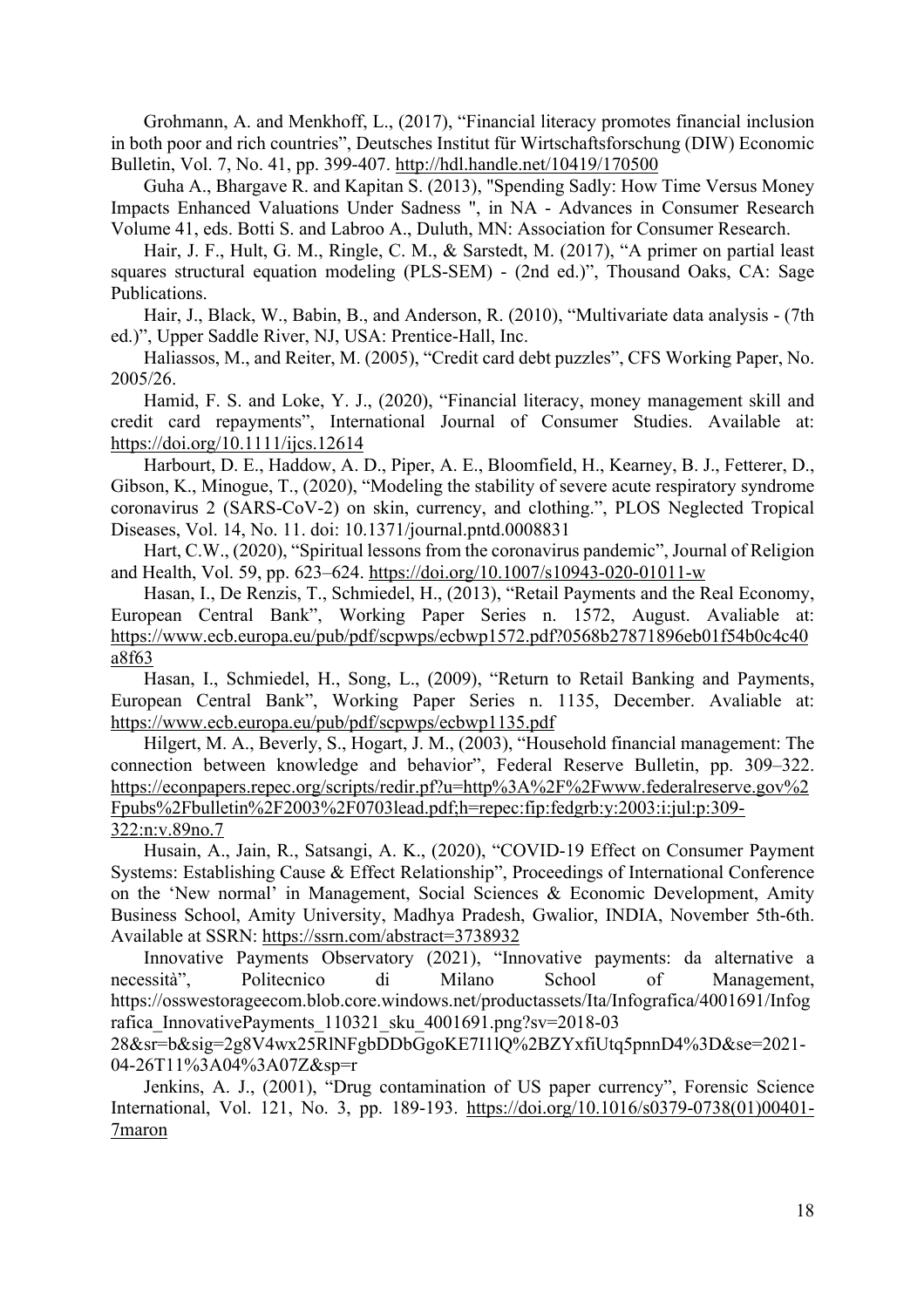Jonker, N., van der Cruijsen, C., Bijlsma, M., Bolt, W., (2020), "Pandemic payment patterns.", De Nederlandsche Bank Working Paper, No. 701. Available at SSRN: https://ssrn.com/abstract=3760322 or http://dx.doi.org/10.2139/ssrn.3760322

Kakushadze, Z., and Liew, J. K.–S., (2020), "Coronavirus: Case for Digital Money?", World Economics, Vol. 21, No. 1, pp. 177-190. Available at SSRN: https://ssrn.com/abstract=3554496 or http://dx.doi.org/10.2139/ssrn.3554496

Kapoor, K., Dwivedi, Y. K., and Williams, M. D. (2013), "Role of innovation attributes in explaining the adoption intention for the interbank mobile payment service in an Indian context", International working conference on transfer and diffusion of IT. Berlin, Heidelberg: Springer.

Kasab, A. K., Almallouhi, E., and Holmstedt, C. A. (2020), "Optimizing the Use of Teleneurology during the COVID-19 Pandemic", Telemedicine and e-Health, Vol. 26, No. 10, pp. 1197-1198. https://doi.org/10.1089/tmj.2020.0109

Kirana, M. Y., & Havidz, S. A. H. (2020), "Financial Literacy and Mobile Payment Usage as Financial Inclusion Determinants". 2020 International Conference on Information Management and Technology (ICIMTech). doi:10.1109/icimtech50083.2020

Klapper, L. and Lusardi, A., (2019), "Financial literacy and financial resilience: Evidence from around the world", Financial Management, Vol. 49, No. 3, pp. 589–614. https://doi.org/10.1111/fima.12283

Kumar, V., Lai, K.-K., Chang, Y.-H., Bhatt, P.C. and Su, F.-P. (2021), "A structural analysis approach to identify technology innovation and evolution path: a case of m-payment technology ecosystem", Journal of Knowledge Management, 25(2), 477-499. https://doi.org/10.1108/JKM-01-2020-0080

Liao, C.-F. and Chen, C.-D., (2020), "Financial Literacy and Mobile Payment Behaviors", Journal of Accounting & Finance, Vol. 20, No. 7, pp. 126-138.

Liébana-Cabanillas, F., Japutra, A., Molinillo, S., Singh, N. and Sinha, N. (2020), "Assessment of mobile technology use in the emerging market: Analyzing intention to use mpayment services in India", Telecommunications Policy, 44(9), doi:10.1016/j.telpol.2020.102009

Lièbana-Cabanillas, F., Molinillo, S. and Ruiz-Montan~ez, M. (2019), "To use or not to use, that is the question: analysis of the determining factors for using NFC mobile payment systems in public transportation", Technological Forecasting and Social Change, Vol. 139, pp. 266-276.

Loh, X.-M., Lee, V.-H., Tan, G.W.-H., Ooi, K.-B. and Dwivedi, Y.K. (2021), "Switching from cash to mobile payment: what's the hold-up?", Internet Research, Vol. 31 No. 1, pp. 376- 399. https://doi.org/10.1108/INTR-04-2020-0175

Lu, Y., Yang, S., Chau, P.Y. and Cao, Y. (2011), "Dynamics between the trust transfer process and intention to use mobile payment services: a cross-environment perspective", Information and Management, Vol. 48 No. 8, pp. 393-403.

Lusardi, A. and de Bassa Scheresberg, C., (2013), "Financial Literacy and High-Cost Borrowing in the United States", National Bureau of Economic Research, Working Paper, No. 18969. doi 10.3386/w18969

Lusardi, A. and Mitchell, O. S., (2011), "Financial literacy around the world: An overview". Journal of Pension Economics and Finance, Vol. 10, No. 4, pp. 497–508. http://dx.doi.org/10.1017/S1474747211000448

Lusardi, A., (2019), "Financial literacy and the need for financial education: Evidence and implications", Swiss Journal of Economics and Statistics, Vol. 155, No. 1, pp. 1–8. https://doi.org/10.1186/s41937-019-0027-5

Lusardi, A., Hasler, A., Scheresberg, C. D. B., (2018), "Millennial mobile payment users: a look into their personal finances and financial behaviors", ADBI Working Paper Series, No.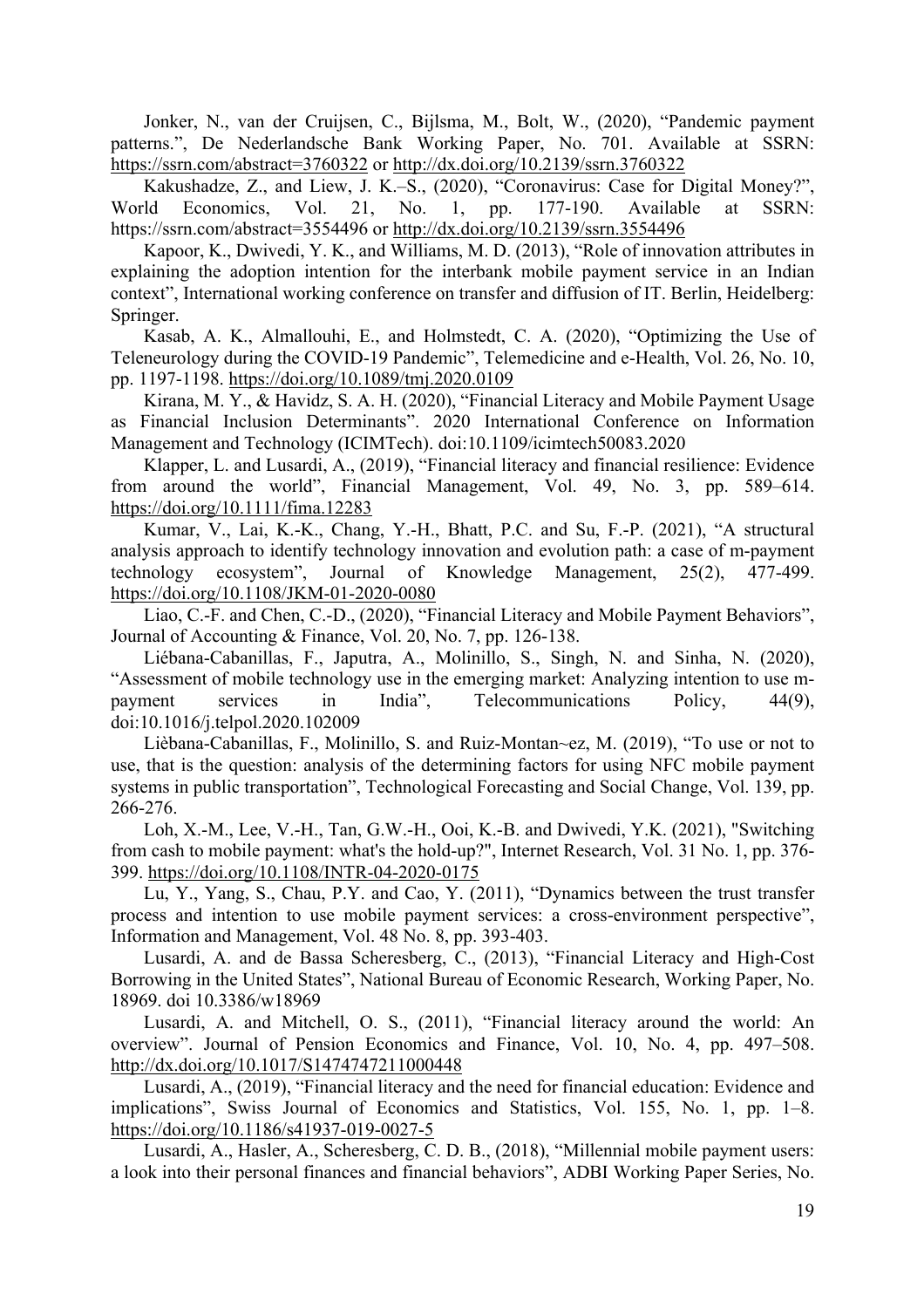1074. https://www.adb.org/publications/millennial-mobile-payment-users-personal-financesfinancial-behavior

Lusardi, A., Schneider, D. and Tufano, P. (2015), The Economic Crisis and Medical Care Use: Comparative Evidence from Five High‐Income Countries. Social Science Quarterly, Vol. 96, pp. 202-213. https://doi.org/10.1111/ssqu.12076

MacCallum, R. C., Widaman, K. F., Zhang, S., and Hong, S. (1999), "Sample size in factor analysis", Psychological Methods, Vol. 4, No. 1, pp. 84-89, https://doi.org/10.1037/1082- 989X.4.1.84

Marcotty-Dehm, N., and Trütsch, T. (2021), "Financial Literacy and Payment Behaviour: Evidence from Payment Diary Survey Data", Electronic copy available at: https://ssrn.com/abstract=3918910

Maron, D. F., (2017), "Dirty Money: The public health case for a cashless society", Scientific American, January 3. Available online: https://www.scientificamerican.com/article/dirtymoney/

Mastercard, (2020), "Mastercard enables Contactless limit raise across 29 Countries and champions permanent increase". Available at: https://newsroom.mastercard.com/eu/pressreleases/mastercard-enables-contactless-limit-raise-across-29-countries-and-championspermanent-increase/.

McHugh, S., and Ranyard, R. (2016), "Consumers' credit card repayment decisions: The role of higher anchors and future repayment concern", Journal of Economic Psychology, 52, 102–114. https://doi.org/10.1016/j.joep.2015.12.003

Meyll, T. and Walter, A. (2019), "Tapping and waving to debt: Mobile payments and credit card behavior", Finance Research Letters, Vol.28, No. C, pp. 381-387. https://doi.org/10.1016/j.frl.2018.06.009

Mottola, G. R., (2013), "In our best interest: Women, financial literacy, and credit card behavior", Numeracy Advancing Education in Quantitative Literacy, Vol. 6, No. 2. http://dx.doi.org/10.5038/1936-4660.6.2.4

Netemeyer, R., Bearden, W.O., and Sharma, S. (2003), "Scaling Procedures: Issues and Applications", Atlanta, GA: Sage Publications.

Norvilitis, J. M., Merwin, M. M., Osberg, T. M., Roehling, P. V., Young, P. and Kamas, M. M. (2006), "Personality Factors, Money Attitudes, Financial Knowledge, and Credit-Card Debt in College Students", Journal of Applied Social Psychology, 36, 1395-1413. https://doi.org/10.1111/j.0021-9029.2006.00065.x

Oyler, J., Darwin, W. D., Cone, E. J., (1996), "Cocaine Contamination of United States Paper Currency", Journal of Analytical Toxicology, Vol. 20, No. 4, pp. 213-216. https://doi.org/10.1093/jat/20.4.213

Pal, R. and Bhadada, S. K., (2020), "Cash, currency and COVID-19." Postgraduate Medical Journal, Vol. 96, No. 1137, pp. 427–428. http://dx.doi.org/10.1136/postgradmedj-2020-138006

Panetta, F., (2020), "The blog post by Fabio Panetta, member of the Executive Board of the ECB, Money in the digital era". Available at: https://www.ecb.europa.eu/press/blog/date/2020/html/ecb.blog201202~e493105c2e.en.html

Patil, P. P., Dwivedi, Y. K., and Rana, N. P. (2017), "Digital payments adoption: An analysis of literature", in Conference on e-Business, e-Services and e-Society, 61–70. Cham: Springer.

Perrazzelli, A., (2021), "L'accelerazione digitale del sistema finanziario: nuove sfide per il mercato e per le autorità", intervento Webinar - Open finance: il futuro del banking a portata di mano Associazione CIVITA – CBI 25 febbraio 2021. Avaliable at: https://www.bancaditalia.it/pubblicazioni/interventi-direttorio/int-dir-

2021/Perrazzelli\_accelerazione\_digitale\_sistema\_finanziario\_25022021.pdf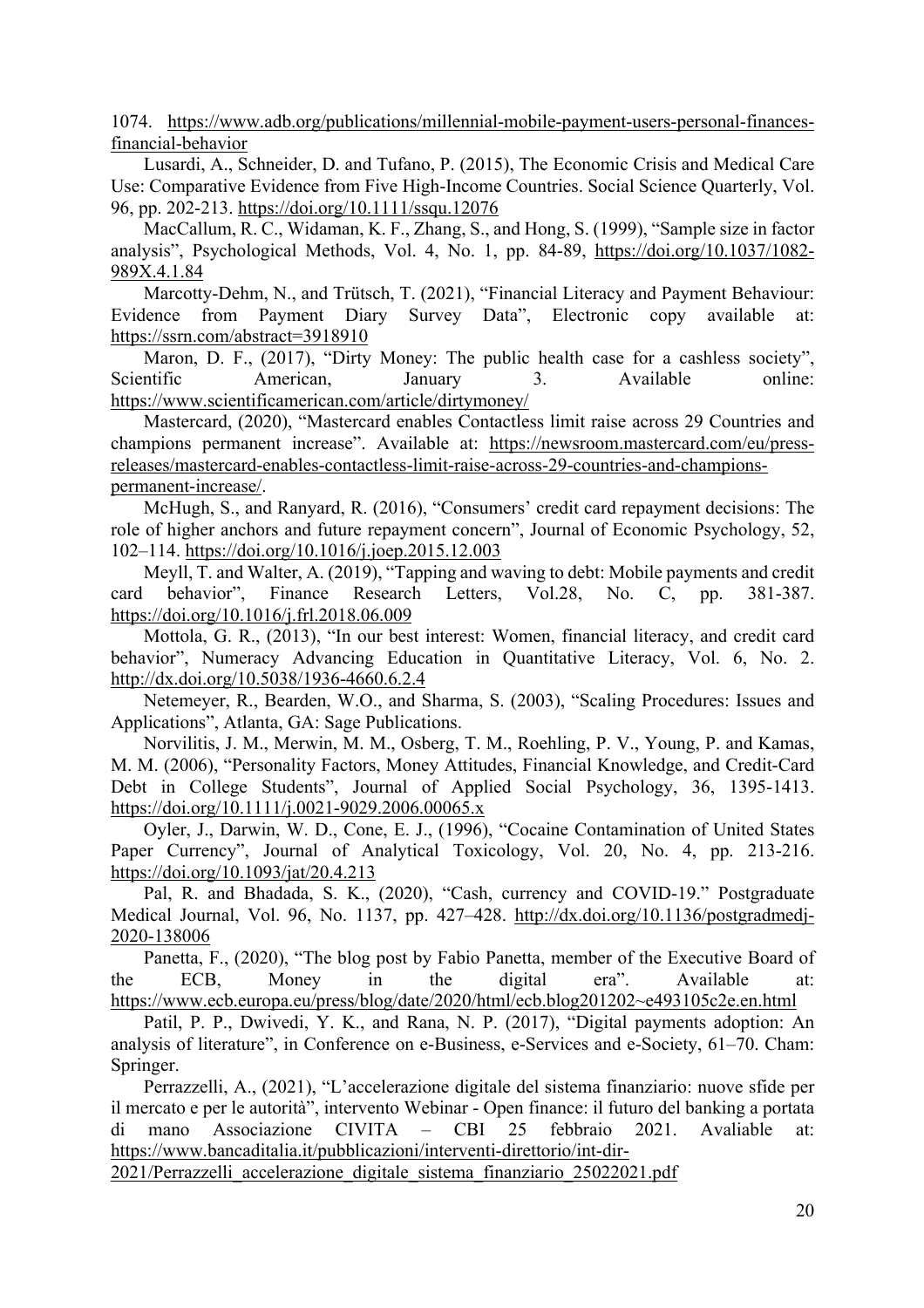Politecnico of Milan, (2021), Mobile B2c Strategy Observatory, https://www.osservatori.net/it/ricerche/osservatori-attivi/mobile-b2c-strategy

Pope, T., Ender, P. T., Woelk, W. K., Koroscil, M. A., Koroscil, T. M., (2002), "Bacterial Contamination of Paper Currency," Southern Medical Journal, Vol. 95, No. 12, pp. 1408–1410. Available at: https://pubmed.ncbi.nlm.nih.gov/12597308/

Prelec, D., & Semester, D. (2001), "Always leave home without it. A further investigation of the credit card effect on willingness to pay", Marketing Letters, 12(1), 5–12.

Raubenheimer, J. (2004), "An item selection procedure to maximise scale reliability and validity", SA Journal of Industrial Psychology, Vol. 30, No. 4, https://doi.org/10.4102/sajip.v30i4.168

Riddell, S., Goldie, S., Hill, A., Eagles, D., Drew, T. W., (2020), "The effect of temperature on persistence of SARS-CoV-2 on common surfaces", Virology Journal, Vol. 17, No. 145. https://doi.org/10.1186/s12985-020-01418-7

Risqiani, R., (2015), "Antecedents and consequences of impulse buying behavior", Business and Entrepreneurial Review, Vol. 15, No.1, pp.1-20.

Runnemark, E., Hedman, J. and Xiao, X. (2015), "Do consumers pay more using debit cards than cash?", Electronic Commerce Research and Applications, 14(5), 285–291.

Schlomer, G. L., Bauman, S., & Card. N. A. (2010), "Best practices for missing data management in counseling psychology", Journal of Counseling Psychology, Vol. 57, No. 1, pp. 1-10. doi: 10.1037/a0018082

Scholnick, B., Massoud, N., Saunders, A., Valverde, S., Fernández, F. (2008), "The Economics of Credit Cards, Debit Cards and Atms: A Survey and Some New Evidence", Journal of Banking & Finance, Vol. 32, No. 8, pp. 1468-1483. https://doi.org/10.1016/j.jbankfin.2007.05.001

Schuh, S., and Stavins, J. (2011), "How consumers pay: adoption and use of payments. FRB of Boston", FRB of Boston Working Paper No. 12-2. https://papers.ssrn.com/sol3/papers.cfm?abstract\_id=2564179

Shah, A. M., Eisenkraft, N., Bettman, J. R., and Chartrand, T. L. (2016), "Paper or plastic?": How we pay influences post-transaction connection, Journal of Consumer Research, 42(5), 688–708. https://doi.org/10.1093/jcr/ucv056

Shefrin, H. and Nicols, C. M., (2014), "Credit card behavior, financial styles, and heuristics", Journal of Business Research, Vol. 67, pp. 1679-1687. https://doi.org/10.1016/j.jbusres.2014.02.014

Singh, N., and Sinha, N. (2020), "How perceived trust mediates merchant's intention to use a mobile wallet T technology", Journal of Retailing and Consumer Services, 52. https://doi.org/10.1016/j.jretconser.2019.101894

Sinha, M., Majra, H., Hutchins, J. and Saxena, R. (2019), "Mobile payments in India: the privacy factor", International Journal of Bank Marketing, 37(1), 192-209. https://doi.org/10.1108/IJBM-05-2017-0099

Stango, V. and Zinman, J., (2009), "Exponential growth bias and household finance". Journal of Finance, Vol. 64, No 6, pp. 2807–2849. https://doi.org/10.1111/j.1540- 6261.2009.01518.x

Taber, K.S. (2018), "The Use of Cronbach's Alpha When Developing and Reporting Research Instruments in Science Education", Research in Science Education, Vol. 48, pp. 1273–1296, https://doi.org/10.1007/s11165-016-9602-2 .

Tagoe, D. N. A., Baidoo, S. E., Dadzie, I., Ahator, D., (2009). "A study of Bacterial Contamination of Ghanaian Currency Notes in Circulation", The Internet Journal of Microbiology, Vol. 8, No. 2. Available at: https://ispub.com/IJMB/8/2/6218